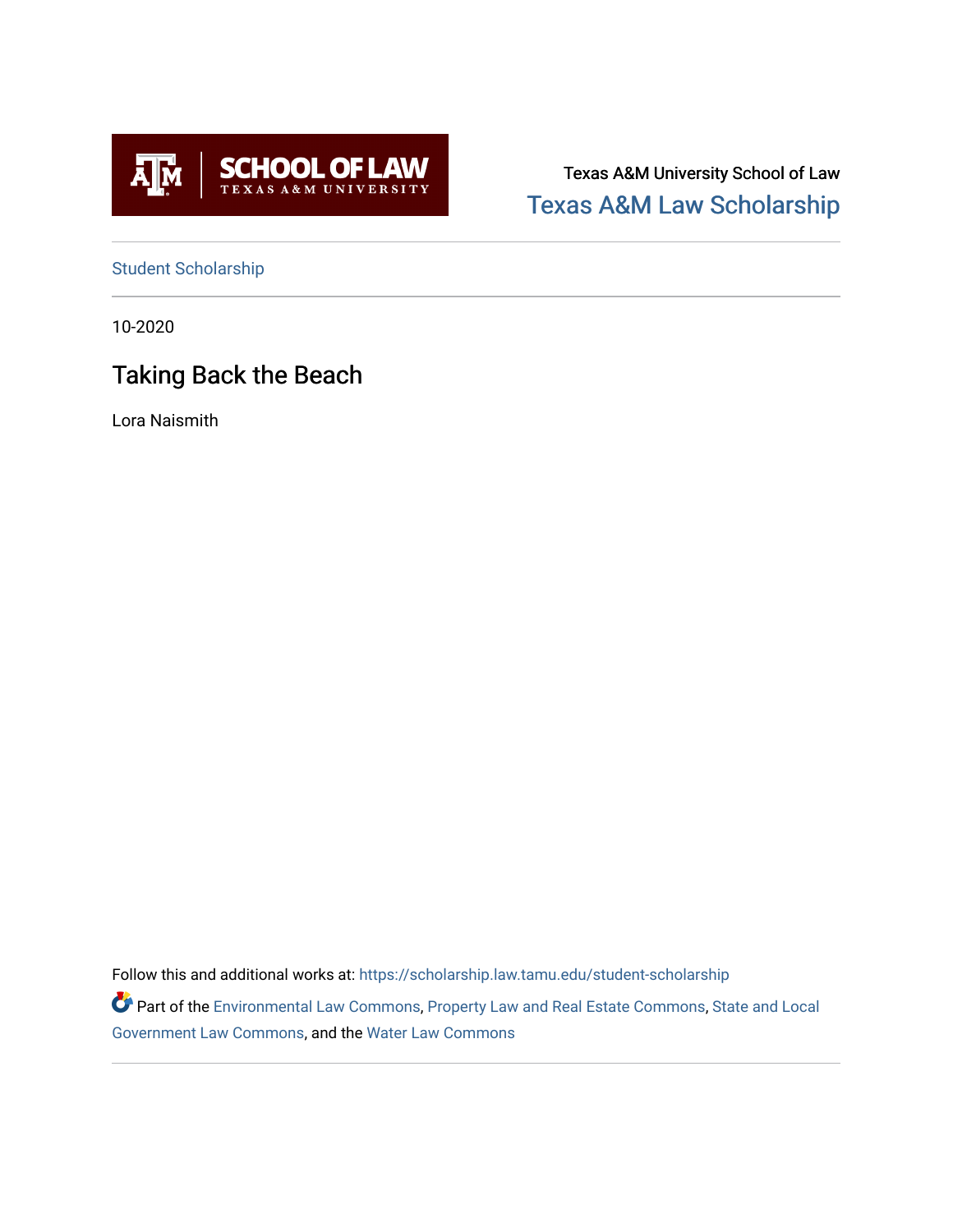# TAKING BACK THE BEACH

# *Lora Naismith\**

*The numerous effects of anthropogenic climate change, including sea-level rise, continue to make global changes to our environment. With greenhouse gas emissions come warmer temperatures, melting glaciers, and a higher sealevel. In an attempt to address the rising sea, communities have the option to protect the shoreline, alter structures to be able to remain in the area, or abandon the area as the sea rises. The Texas coast alone is home to roughly 6.5 million people and provides jobs to nearly 2.5 million of those people. As the sea continues to rise, the Texas coast is subject to more severe storms, flooding, and coastline loss. The coastal economy includes various industries that generate billions of dollars in revenue and has ports that are essential for national exporting. As the sea begins to encroach on coastal properties, these industries, as well as the interests of both private property owners and the general public with access to the waterfront, are at risk. However, protecting the coast and balancing the interests of these parties leads to numerous lawsuits and litigation. The Texas Open Beaches Act was an attempt to codify traditional common law doctrines of public trust and rolling easements, which were generally interpreted in favor of the public. However, the 2012 Texas Supreme Court decision in* Severance v. Patterson *favored the rights of the private property owner over the public's access to beaches. Because alternative measures to mitigate sea-level rise from impacting waterfront properties can have detrimental ecological effects on the coastal environment, Texas should implement a regulatory scheme that addresses these potential issues. The Texas Coastal Resiliency Plan discusses numerous coastal concerns and outlines several projects to restore Texas coastlines. While this plan aims to protect the coast and its numerous industries, it does not consider how the projects affect property rights. To remedy this, Texas communities should establish regulations that protect public access easements, develop more stringent construction setbacks or permitting procedures, and require more risk disclosure for potential property owners buying coastal properties.*

<sup>\*</sup> Lora Naismith is a 2021 J.D. Candidate at Texas A&M University School of Law. She would like to thank Professor Vanessa Casado-Perez for her mentorship and guidance throughout the writing process. She would also like to thank her father, who inspired this article, and her mother and wife for supporting and encouraging her.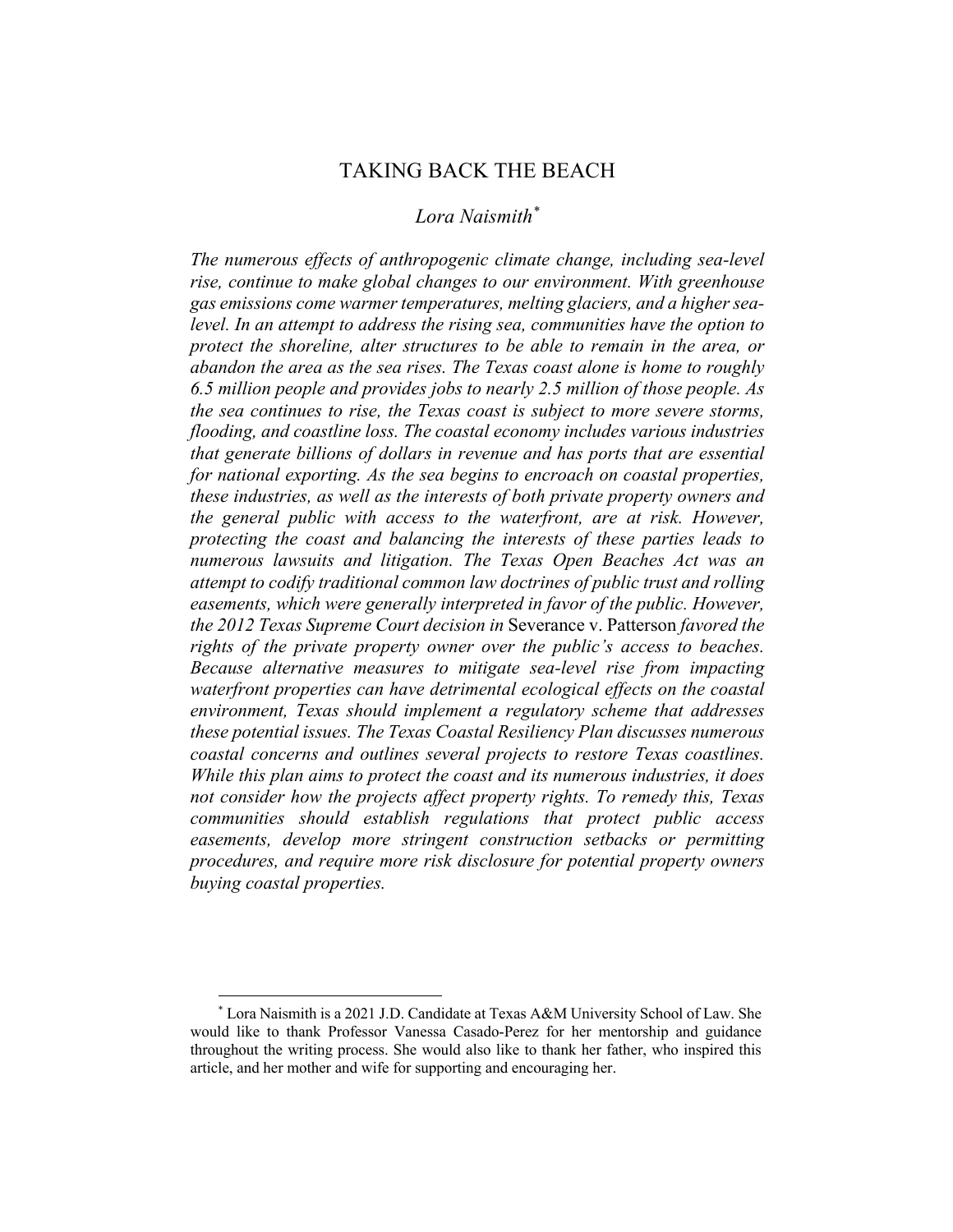#### **INTRODUCTION**

On August 25, 2017, Hurricane Harvey hit Rockport, Texas.<sup>1</sup> The hurricane initially destroyed thousands of homes, blocked the water supply to the area for nearly a week, and created a storm surge that destroyed numerous piers, boats, and marinas.2 The hurricane then moved north and rained on Harris County causing catastrophic flooding.<sup>3</sup> Hurricane Harvey is estimated to have caused around \$125 billion in damage, making it the second most costly hurricane4 to hit the United States since 1900. Within a month, Hurricanes Irma and Maria hit Florida, Puerto Rico, and the Caribbean, causing \$50 billion and \$90 billion in damage, respectively.<sup>5</sup> Climate scientists have described the 2017 hurricane season as unprecedented, yet consistent with the expectations of a warming climate.<sup>6</sup> The increased rainfall and rapid intensification of these storms is due in part to human-caused climate change.7 Climatologists expect that storms will continue to become more intense and frequent and will bring higher levels of rainfall.<sup>8</sup>

In addition to more severe storms, human activities such as greenhouse gas emission will continue to increase global temperatures, which will cause the sea-level to rise. Currently, increasing global temperatures are causing ice caps to melt and the ocean to warm.<sup>9</sup> This, combined with sinking land, has caused the sea-level to rise at a much faster rate than before the industrial revolution.<sup>10</sup> An increased sea-level has the potential to erode beaches, increase flooding, and destroy homes and infrastructure along the coastline.

<sup>1</sup> Eric S. Blake & David A. Zelinsky, *Hurricane Harvey*, NAT'L HURRICANE CTR. TROPICAL CYCLONE REP. (May 9, 2018), https://www.nhc.noaa.gov/data/tcr/AL092017\_ Harvey.pdf [https://perma.cc/SY66-TB7U].

<sup>2</sup> *Id.*

<sup>3</sup> *Id.*

<sup>4</sup> Blake, *supra* note 1. Hurricane Katrina was the costliest hurricane, at \$160 billion in damages.

<sup>5</sup> John P. Cangialosi et al., *Hurricane Irma*, NAT'L HURRICANE CTR. TROPICAL CYCLONE REP. (Jun. 30, 2018), https://www.nhc.noaa.gov/data/tcr/AL112017\_Irma.pdf [https://perma.cc/CC8B-A2E8]; Richard J. Pasch et al., *Hurricane Maria*, NAT'L HURRICANE CTR. TROPICAL CYCLONE REP. (Feb. 14, 2019), https://www.nhc.noaa.gov/ data/tcr/AL152017\_Maria.pdf [https://perma.cc/B2MA-CKHZ].

<sup>&</sup>lt;sup>6</sup>Katharine Hayhoe et al., *Our Changing Climate*, *in* IMPACTS, RISKS, AND ADAPTATION IN THE U.S.: FOURTH NAT'L CLIMATE ASSESSMENT 73, 95 (2018).

<sup>7</sup> *What Climate Change Means for Texas*, ENV'T PROT. AGENCY, https://19january 2017snapshot.epa.gov/sites/production/files/2016-09/documents/climate-change-tx.pdf [https://perma.cc/82HF-H4LB] (last visited Aug. 14, 2020).

<sup>8</sup> *Id.*

<sup>9</sup> *Causes*, SEALEVELRISE.ORG, https://sealevelrise.org/causes/ [https://perma.cc/JN79- HGQZ] (last visited Aug. 13, 2020).

 $10 \tilde{I}$ *d.*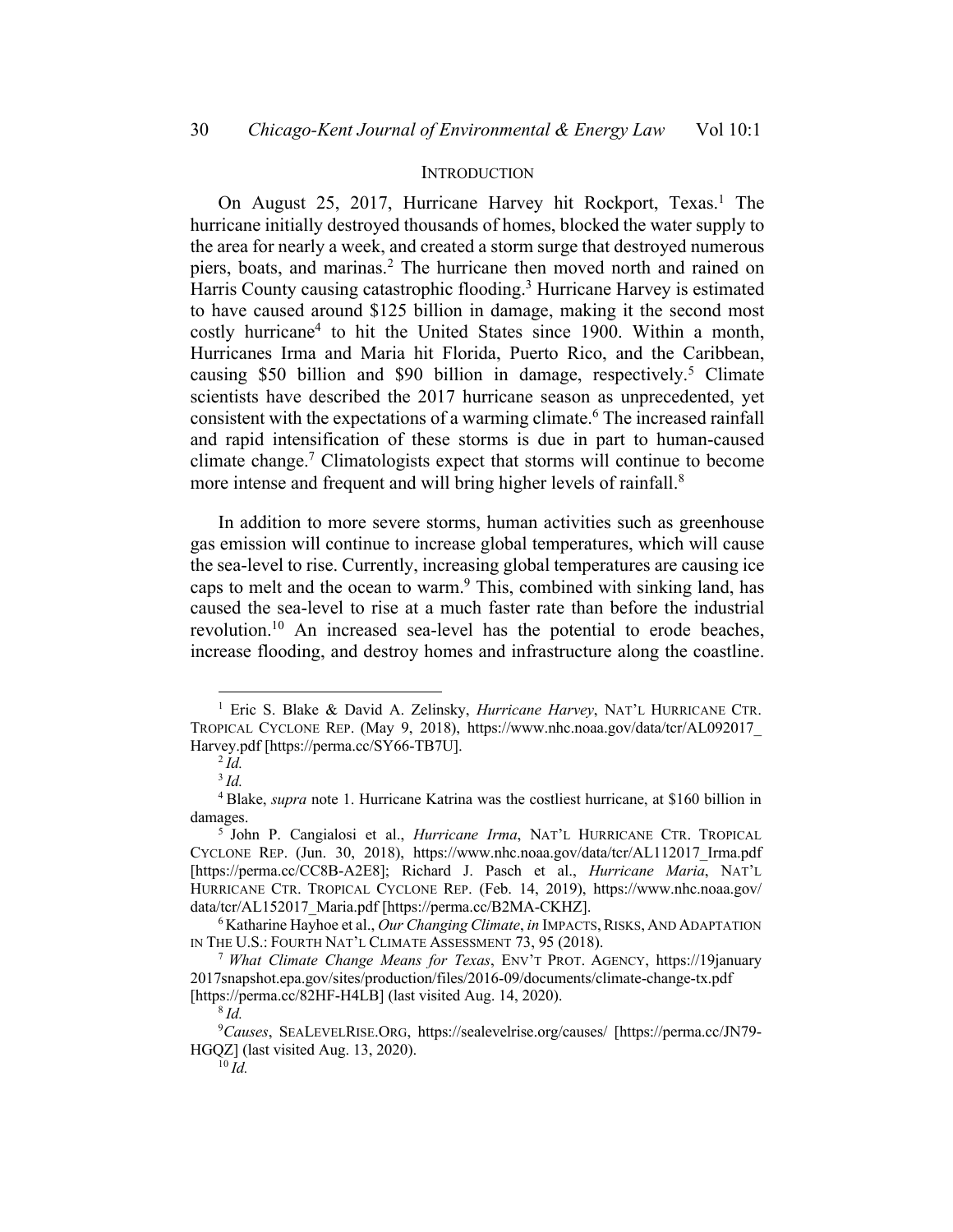As of 2016, 29% of the U.S. population lived in coastline counties.<sup>11</sup> These coastal communities are not just home to millions of houses for residents, but are also home to billions of dollars in infrastructure like government projects and private-sector businesses.<sup>12</sup> These communities are continuing to grow despite the potential effects of sea-level rise.<sup>13</sup> While not everyone who lives on a coast will experience sea-level rise directly, most, if not all, will experience indirect effects in their communities.<sup>14</sup> In an attempt to shield their property, coastal property owners are armoring the shoreline by building barriers such as bulkheads and seawalls.<sup>15</sup> While these barriers may protect private property, they also lead to the destruction of coastal wetlands and beaches.<sup>16</sup> This leads to a tension between the private property owners who want to develop and protect their property, and the right of the public to access, use, and conserve the natural resources of the coast.<sup>17</sup>

Currently, there is no comprehensive federal statute that addresses sealevel rise,<sup>18</sup> but there are federal statutes that give agencies authority to take action to mitigate climate change. For example, the Clean Air Act gives the Environmental Protection Agency ("EPA") the authority to regulate certain gas emissions.19 However, not all agency actions adequately balance the interests of private property owners and the public. This has led to numerous court cases wherein the court becomes responsible for balancing these interests.20 In an attempt to better balance these competing interests and fill the gaps left by federal statutes and common law, many states and cities have adopted laws and programs that directly or indirectly address the causes and

<sup>&</sup>lt;sup>11</sup> Darryl T. Cohen, *Coastline County Population Continues to Grow*, U.S. CENSUS BUREAU (Aug. 6, 2018), https://www.census.gov/library/stories/2018/08/coastal-countypopulation-rises.html [https://perma.cc/VZ83-HX7M].

<sup>12</sup>Richard O. Jacobs & Steven M. Hogan, *Will Our Future Drown? Paying for the Costs of Sea-level Rise*, 91 FL. BAR J. 52, 52 (2017); Peter Folger & Nicole T. Carter, SEA-LEVEL RISE AND U.S. COASTS: SCIENCE AND POLICY CONSIDERATIONS 2 (Congressional Research Service ed., 2016).

<sup>13</sup> Serena L. Liss, *Shoreline Armoring and the Public Trust Doctrine: Balancing Public and Private Interests as Seas Rise*, 46 ENV'T L. REP. NEWS & ANALYSIS 10033, 10034 (2016).

<sup>14</sup> Folger, *supra* note 12, at 2.

<sup>15</sup> Liss, *supra* note 13, at 10034.

<sup>16</sup> *Id.* at 10034.

<sup>17</sup> *Id.* at 10034.

<sup>18</sup> MICHAEL B. GERRARD, GLOBAL CLIMATE CHANGE AND U.S. LAW 3 (Michael B. Gerrard & Jody Freeman eds., 2<sup>nd</sup> ed. 2014).

<sup>19</sup> *See generally*, Clean Air Act, 42 U.S.C. § 7401.

<sup>20</sup>*See* Severance v. Patterson, 370 S.W.3d 705 (Tex. 2012); Stop the Beach Nourishment v. Florida Dep't of Env't Prot., 560 U.S. 702 (2010); Borough of Harvey Cedars v. Karan*,*  214 N.J. 384 (2013).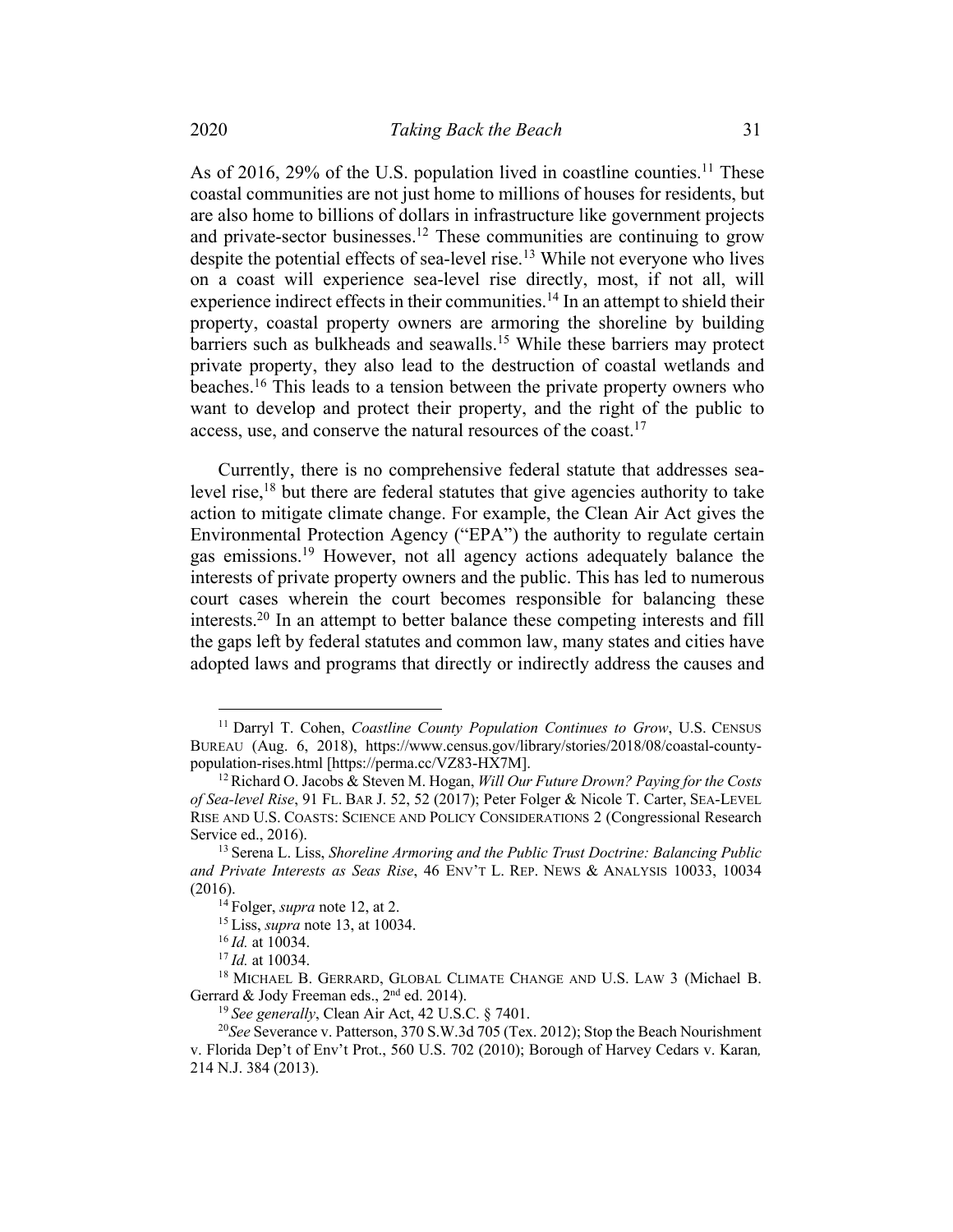effects of climate change and sea-level rise.<sup>21</sup> One such statute is the Texas Open Beaches Act ("TOBA"). This act was originally passed to ensure the public will have access to beaches even as the tidal line changes.<sup>22</sup> However, the Texas Supreme Court decision in *Severance v. Patterson* shifted the benefit back to private property owners by interpreting the statute narrowly.<sup>23</sup> This decision is potentially detrimental to Texas's coastal ecosystem and could result in more damage to coastal properties as the sea level continues to rise. Texas has made some strides following *Severance v. Patterson* in supporting the public's right to access beaches. Nevertheless, as the sea-level continues to rise and weather patterns become more extreme, Texas needs to ensure that its coastlines are protected, and the public does not lose access to their beaches.

Part I of this Article looks at the causes of sea-level rise and the effects on Texas coasts. Part II looks at the common law doctrines of public trust, public access easements, rolling easements, and how each relates to sea-level rise. Part III looks at the codification of these doctrines in the Texas Open Beaches Act, and the Texas Supreme Court decision in *Severance v. Patterson*. Part IV provides a discussion on how Texas law can better prepare to handle the effects of sea-level rise.

#### I. CLIMATE CHANGE AND SEA LEVEL RISE

#### *A. Causes of Sea-Level Rise*

There are several causes of sea-level rise, and while some are natural, most are the result of human-caused climate change. Sea-level is generally expressed as either global mean sea-level, the average height of the sea surface around the globe, or as relative sea-level, the height of the sea surface relative to land surface.<sup>24</sup> With current technology, climatologists are able to predict increases in sea-level to 2050 with a high level of certainty.<sup>25</sup> These estimates are directly tied to greenhouse gas concentration in the atmosphere, showing how more greenhouse gas emissions will result in a higher sealevel.26 Increased greenhouse gas emissions have raised the temperature of both the air and the ocean. These increasing temperatures have led to melting

<sup>21</sup> Gerrard, *supra* note 18, at 3.

<sup>&</sup>lt;sup>22</sup> Tex. Nat. Res. Code §  $61.001(8)$ .

<sup>23</sup> *See* Severance v. Patterson, 370 S.W.3d 705 (Tex. 2012).

<sup>24</sup> Folger, *supra* note 12, at 4, 8.

<sup>25</sup> Michael Oppenheimer et al., *Chapter 4: Sea Level Rise and Implications for Low Lying Islands, Coasts and Communities*, *in* SPECIAL REPORT ON THE OCEAN AND CRYOSPHERE IN A CHANGING CLIMATE 4-1, 4-9 (2019), https://report.ipcc.ch/srocc/pdf/SR OCC\_FinalDraft\_Chapter4.pdf [https://perma.cc/9TNF-K4LS].

 $^{26}$ *Id.* at 4-4.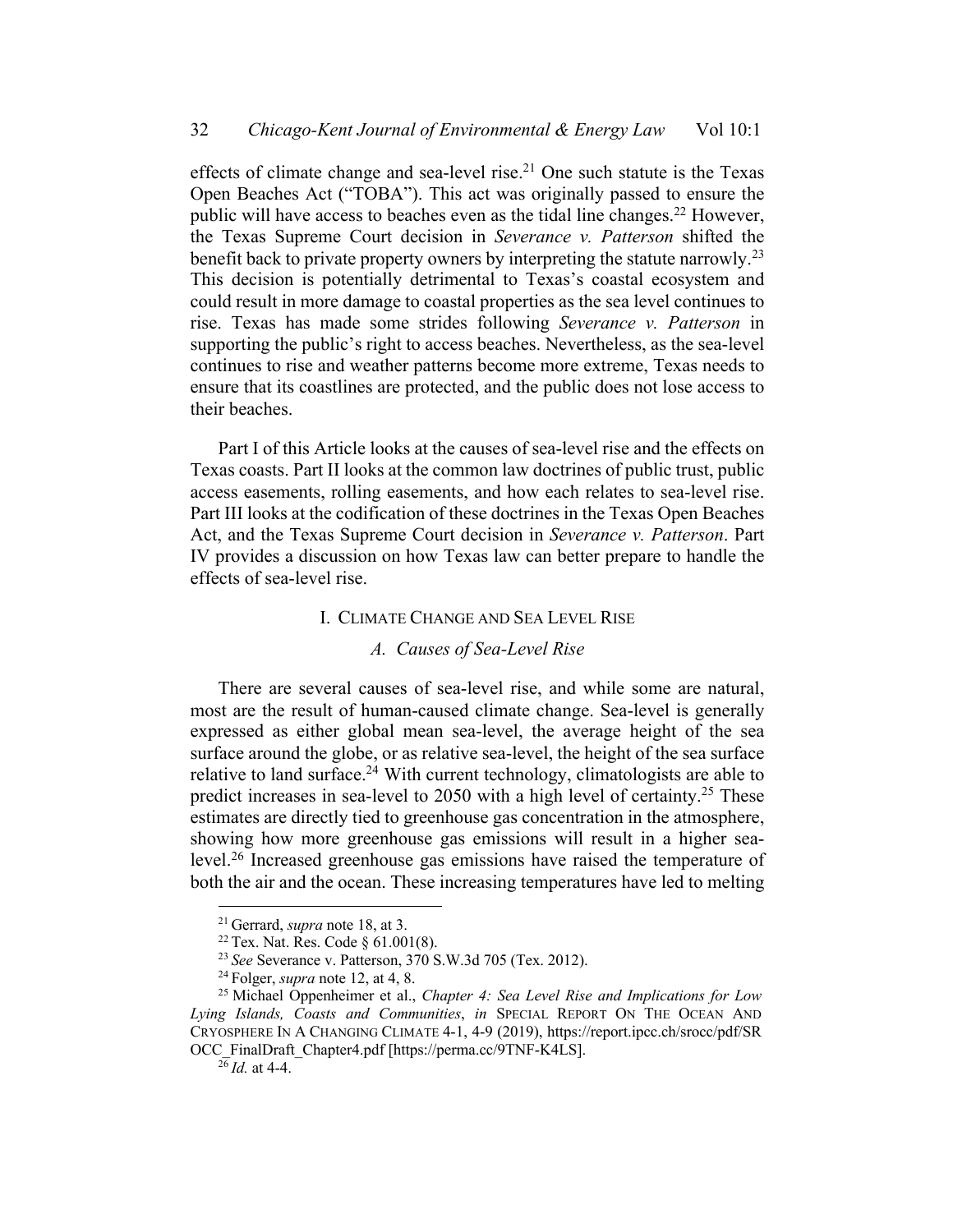ice caps, ice sheets, and alpine glaciers.<sup>27</sup> Climatologists estimate that melting ice contributes to around two-thirds of global sea-level rise, however, the exact effects are difficult to measure.<sup>28</sup> With current technology, climatologists estimate that the Greenland and the Antarctic ice sheets will cause thirty-six centimeters of sea-level rise by 2100.29

Increasing ocean temperatures also result in a phenomenon known as thermal expansion, where the volume of water increases as temperature rises.30 Because higher temperatures result in a lower density, an increase in temperature will result in a higher sea-level even if no additional water flows into the ocean.31 As the oceans continue to become warmer, thermal expansion will occur more rapidly and cause an increase in water volume which then causes an increase in sea-level.<sup>32</sup> Melting ice and thermal expansion account for nearly 75% of sea-level rise since the 1970s.<sup>33</sup>

In addition to ice melt and thermal expansion increasing the global sealevel, there is regional variation in sea-level rise due to factors such as changing land elevation. For example, the southern coastline of Alaska is rising, resulting in a lower relative sea-level, while the coastline near New Orleans, Louisiana is sinking, resulting in a higher sea-level rise.<sup>34</sup> This gradual, human-induced sinking known as subsidence is one of the main causes of regional sea-level rise in delta areas such as New Orleans.35 Texas is particularly susceptible to an increased sea-level from subsidence<sup>36</sup> due to the "natural compaction of sediments and extraction of groundwater, oil and

<sup>27</sup> *See generally* CORE WRITING TEAM, INTERGOVERNMENTAL PANEL ON CLIMATE CHANGE, CLIMATE CHANGE 2014: SYNTHESIS REPORT 8 (Rajendra K. Pachauri & Leo Meyer eds. 2014) [hereinafter IPCC].

<sup>28</sup> *Causes*, *supra* note 9.

<sup>29</sup> Oppenheimer, *supra* note 25, at 4-34, 41. Measurements show the Greenland ice sheet is not expected to contribute more than 20 centimeters to sea-level rise by 2100, and the Antarctic ice sheet will most likely only contribute 16 centimeters by 2100.

<sup>&</sup>lt;sup>30</sup> COMMITTEE ON SEA LEVEL RISE IN CALIFORNIA, OREGON, AND WASHINGTON, SEA-LEVEL RISE FOR THE COASTS OF CALIFORNIA, OREGON, AND WASHINGTON: PAST, PRESENT, AND FUTURE 33 (2012).

<sup>31</sup> Oppenheimer, *supra* note 25, at 4-15.

 $^{32}$  *Id.* 

<sup>33</sup> IPCC, *supra* note 27, at 42.

<sup>34</sup> *Causes*, *supra* note 9.

<sup>35</sup> Oppenheimer, *supra* note 25, at 4-5.

<sup>&</sup>lt;sup>36</sup> Subsidence can be caused by human activities such as groundwater extraction, oil and gas extraction, and fracking have led to increased regional sea-level rise. As groundwater, oil, or natural gas is pumped out of the ground, the surface of the land sinks to fill the now empty space. *Causes*, *supra* note 9.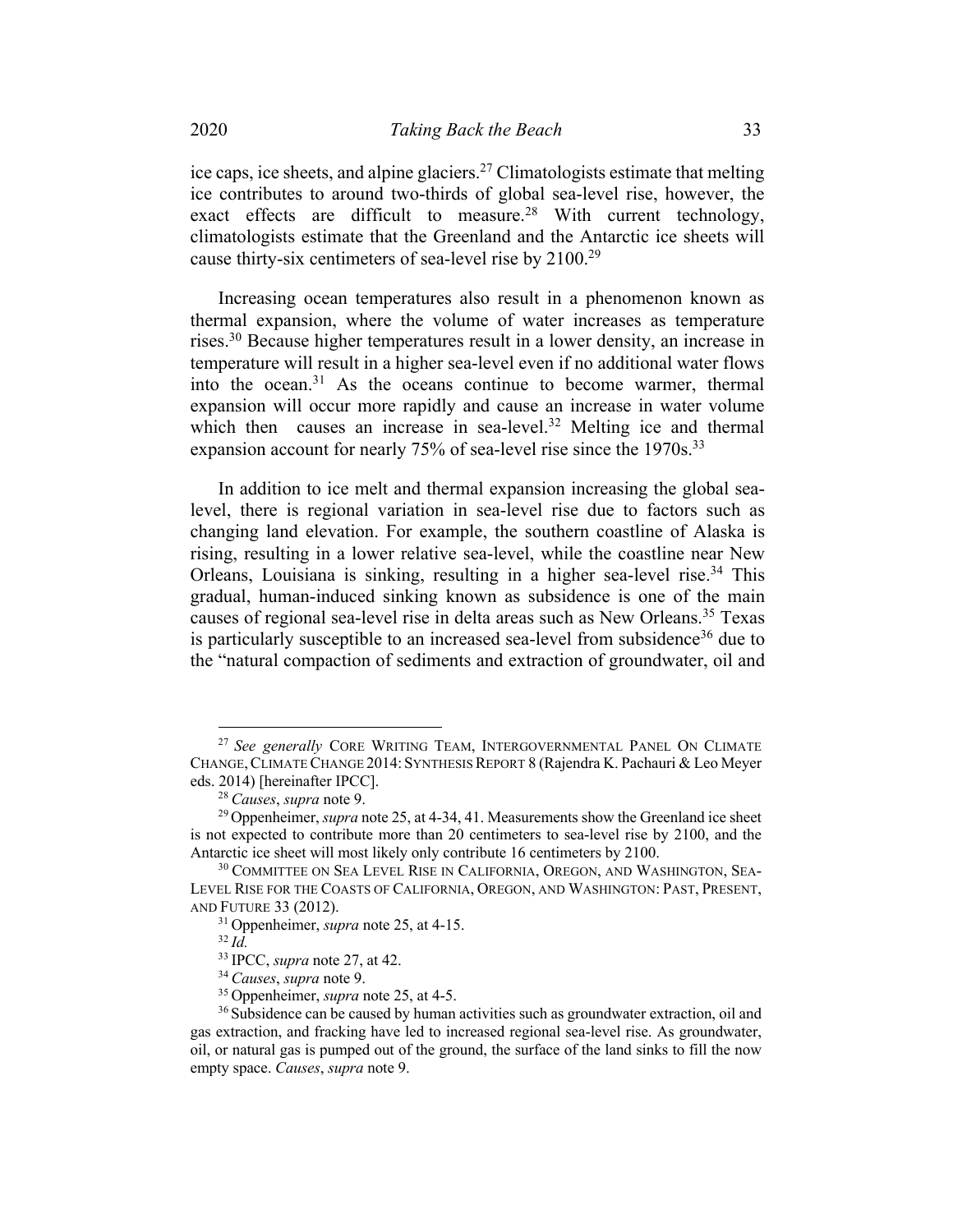gas."37 From subsidence alone, the sea-level of the Texas coast is estimated to rise two feet by the year 2100.<sup>38</sup>

Climatologists currently estimate that the sea-level will rise between forty-three and eighty-four centimeters by 2100, depending on global greenhouse gas emissions.<sup>39</sup> While this number may seem small and easily manageable, one meter of coastal land is lost for every centimeter of sea-level rise.40 Limitations in current technology led to high levels of uncertainty when forecasting past the year 2050, which makes addressing potentially mitigating factors in regulations difficult. Regional variation also makes it difficult to pass any comprehensive federal statute, although smaller studies at state or municipal levels give localities better information on the causes and effects of sea-level rise for that area.

## *B. Effects on Texas Coasts*

Roughly 6.5 million people in Texas live on the coast of the Gulf of Mexico.41 More than 1.5 million acres of land lie less than ten feet above the high tide line, and this land has over \$33 billion in property value.<sup>42</sup> The Texas coast employs 3.1 million people and earns almost \$200 billion in revenue annually.43 This area also has the fastest growth of any coastline region in the United States,<sup>44</sup> and continues to grow despite the accelerating rate of sealevel rise.45

The potential effects on Texas coasts due to sea-level rise are broadly categorized as increased erosion and shoreline change, increased impacts and damages from storms, increased flooding, and increased saltwater intrusion of estuaries and aquifers. Erosion occurs more rapidly with higher sea-levels. In Texas, the areas that are most at risk from erosion are the barrier islands because they are directly exposed to "wave action," which is the movement

<sup>37</sup> GEORGE P. BUSH, TEXAS COASTAL RESILIENCY MASTER PLAN 20 (2019) [hereinafter Master Plan 2019].

<sup>38</sup> *Id.*

<sup>39</sup> Oppenheimer, *supra* note 25, at 4-4.

<sup>40</sup> *Sea Level Changes and the Texas Coastal Environment*, BUREAU OF ECONOMIC GEOLOGY, https://www.beg.utexas.edu/coastal/thscmp/support/SeaLevelRiseLesson.pdf [https://perma.cc/WN9N-N998] (last visited May 2, 2020).

<sup>41</sup>*Texas*, OFFICE FOR COASTAL MANAGEMENT, https://coast.noaa.gov/states/texas.html [https://perma.cc/D95L-ACFC] (last visited May 2, 2020).

<sup>&</sup>lt;sup>42</sup> BEN STRAUSS ET AL., TEXAS AND THE SURGING SEA: A VULNERABILITY ASSESSMENT WITH PROJECTIONS FOR SEA LEVEL RISE AND COASTAL FLOOD RISK 15-16 (2014).

<sup>43</sup> OFFICE FOR COASTAL MANAGEMENT, *supra* note 41.

<sup>44</sup> *Id.*; Cohen, *supra* note 11.

<sup>45</sup> Strauss, *supra* note 42, at 7.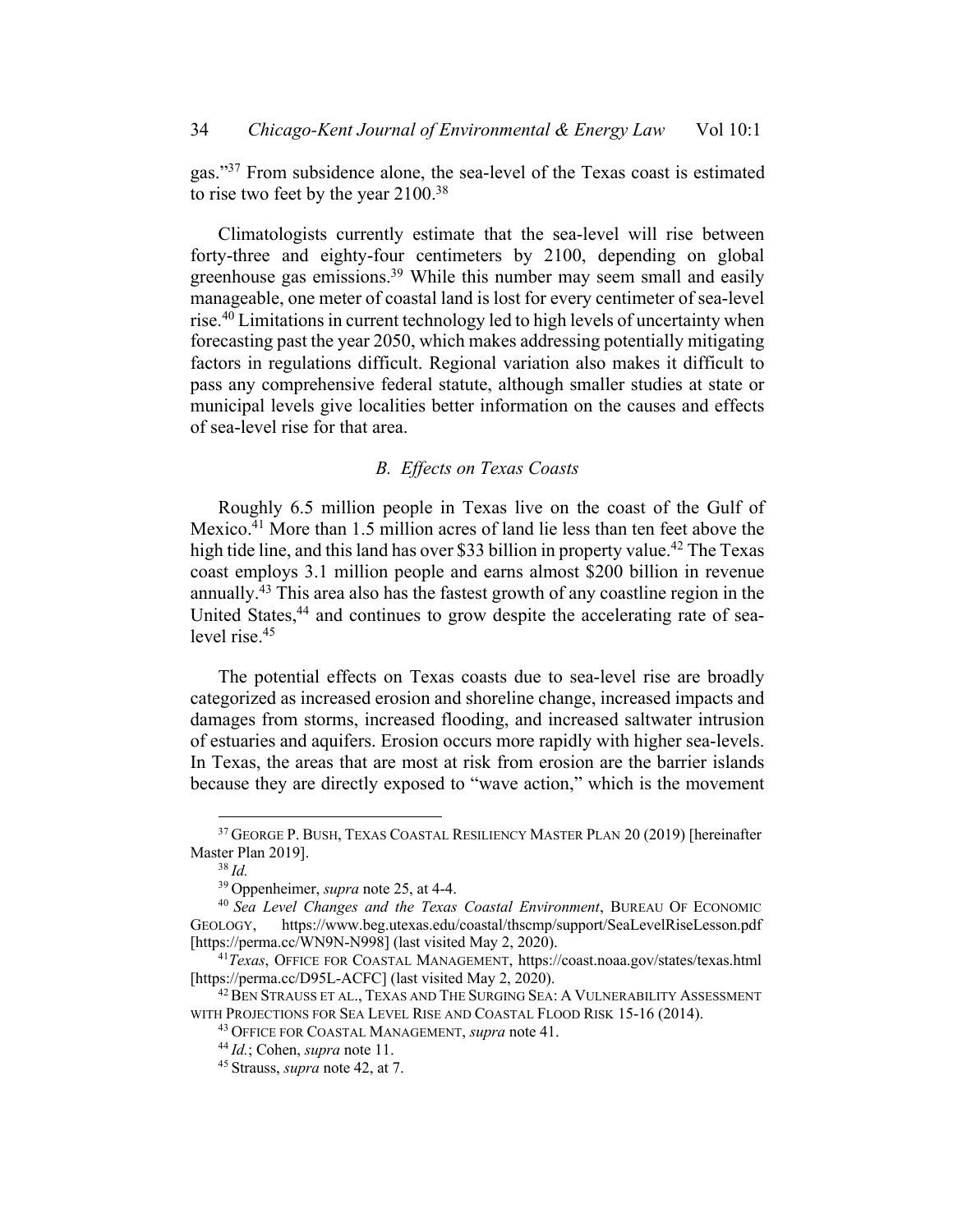of the waves that causes erosion.46 Increased erosion will result in the shoreline advancing and can potentially lead to the loss of coastal homes, infrastructure, beaches, and wetlands.<sup>47</sup> Erosion models predict that Texas shorelines "will continue to retreat by 13.12 m (4 ft.) per year," which could result in a loss of "a quarter of homes and other structures within 152.4 m  $(500 \text{ ft.})$  of the U.S. coastline" over the next sixty years.<sup>48</sup>

Advancing shorelines and increased sea-levels also increase the severity of weather events and the amount of damage storms can inflict on coastal communities. The 2017 hurricane season was one of the worst in terms of damage to coastal communities.<sup>49</sup> This is due to the combined effect of increased air and ocean temperatures, weather patterns, and higher sealevels.<sup>50</sup> Higher temperatures result in longer lasting and more intense rainfall. This was seen in the highest rainfall in history, recorded during Hurricane Harvey.<sup>51</sup> Higher sea-levels also result in more severe storm surges. That, combined with increased rainfall, make flooding on coastal communities more commonplace.<sup>52</sup> Hurricane Hanna recently made landfall in south Texas, which resulted in record levels of rainfall and "catastrophic flooding."53

One of the most direct effects of sea-level rise on coastal communities is the increased risk of flooding. Although storm surges from more powerful storms cause increased flooding, a larger concern is the increased frequency of "coastal nuisance flooding."54 This occurs when the local sea-level rises above a "threshold height for flooding" and combines with the rising tide to result in high tide floods.<sup>55</sup> These floods usually result in closed roads and other inconveniences and, when they occur infrequently, do not cause

<sup>46</sup> BUREAU OF ECONOMIC GEOLOGY, *supra* note 40, at 6; Folger, *supra* note 12, at 18.

<sup>47</sup> Folger, *supra* note 12, at 18.

<sup>48</sup> BUREAU OF ECONOMIC GEOLOGY, *supra* note 40, at 6.

<sup>49</sup> Hayhoe, *supra* note 6, at 95.

<sup>50</sup> *Id.*

<sup>51</sup> *Id.*

<sup>52</sup> *Id.*

<sup>53</sup> Matthew Cappucci et al., *Hanna Hammers South Texas, Hit Hard by Coronavirus, with Flooding Rains*, WASH. POST (Jul. 26, 2020) https://www.washingtonpost.com/weather/2020/07/26/hanna-south-texas/ [https://perma.cc/5JT7-YRZ2].

<sup>54</sup> *What is High Tide Flooding?* NAT'L OCEANIC AND ATMOSPHERIC ADMIN., https://oceanservice.noaa.gov/facts/nuisance-flooding.html [https://perma.cc/V7C4- MMLV] (last visited Aug. 13, 2020).

<sup>55</sup> *High-Tide Flooding*, U.S. CLIMATE RESILIENCE TOOLKIT, https://toolkit.climate.gov /topics/coastal-flood-risk/shallow-coastal-flooding-nuisance-flooding [https://perma.cc/H6 T7-LA57] (last modified July 1, 2020).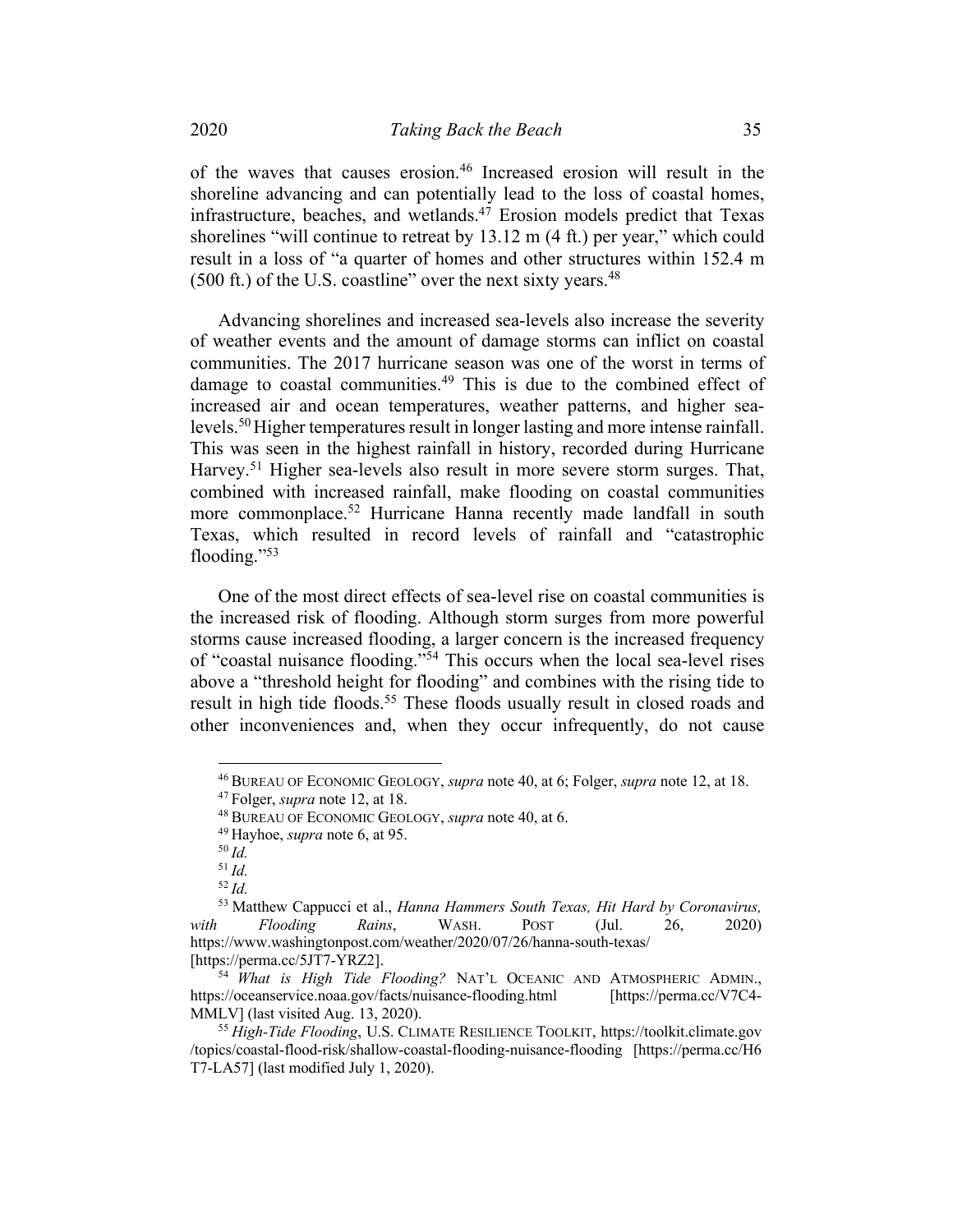extreme amounts of damage.<sup>56</sup> However, sea-level rise is beginning to flood drainage systems and push seawater into drainage pipes and up onto streets as the tide rises.<sup>57</sup> A failure of drainage systems combined with higher storm surges, more powerful storms, and increased levels of precipitation could be potentially catastrophic for Texas coastal communities.

The last major effect of sea-level rise on Texas coasts is saltwater intrusion of aquifers and estuaries. With an increased sea-level, saltwater from the Gulf of Mexico advances inland into rivers, bays, and aquifers.<sup>58</sup> This causes an increase in salinity which destroys vegetation and makes aquifers unusable for irrigation or fresh drinking water.<sup>59</sup> This is a large problem in Texas because the main cause of sea-level rise in Texas is land subsidence from the extraction of oil, gas, and groundwater.<sup>60</sup> The Houston-Galveston region of Texas has high levels of land subsidence due to groundwater pumping, which increases both the sea-level along the coast as well as the amount of saltwater intrusion of aquifers.<sup>61</sup>

The Texas coast is over 370 miles long, and its shoreline is bordered by tidal flats, salt marshes, and estuaries that are home to numerous species of birds, fish, and other sea life.<sup>62</sup> In addition to providing essential habitats for wildlife, coastal wetlands and beaches act as a buffer for flooding and storms.63Wetlands also absorb carbon dioxide and pollutants, purifying the water.<sup>64</sup>As the sea-level rises, the survival of wetlands depends on the wetland's ability to migrate inland.<sup>65</sup> On undeveloped coasts, wetlands can move inland without human structures stopping them.<sup>66</sup> However, depending on the rate at which the sea-level advances, the wetland may go through a

<sup>56</sup> *Id.*

<sup>57</sup>*Texas' Sea Level Is Rising*, SEALEVELRISE.ORG, https://sealevelrise.org/states/texas/ [https://perma.cc/LHK9-JK3N] (last visited May 2, 2020).

<sup>58</sup> BUREAU OF ECONOMIC GEOLOGY, *supra* note 40, at 7.

<sup>59</sup> *Id.*

 $60$  Land subsidence is the sinking of land due to decreased pressure in underground oil/gas/water reservoirs. Folger, *supra* note 12, at 15; *Texas' Sea Level is Rising*, *supra* note 57.

<sup>61</sup> Folger, *supra* note 12, at 15.

<sup>62</sup> BUREAU OF ECONOMIC GEOLOGY, *supra* note 40, at 4.

<sup>63</sup>GEORGE P. BUSH, TEXAS COASTAL RESILIENCY MASTER PLAN 80 (2017), https://www.glo.texas.gov/coastal-grants/projects/files/Master-Plan.pdf [https://perma.cc/A 8TB-K3ZY] [hereinafter Master Plan 2017].

<sup>65</sup> Folger, *supra* note 12, at 20.

<sup>66</sup> *Id.* at 18. Wetlands on undeveloped coasts with low topography will move inland, if the terrain is mountainous or has hills, then the wetland will not migrate inland past the mountain or hill.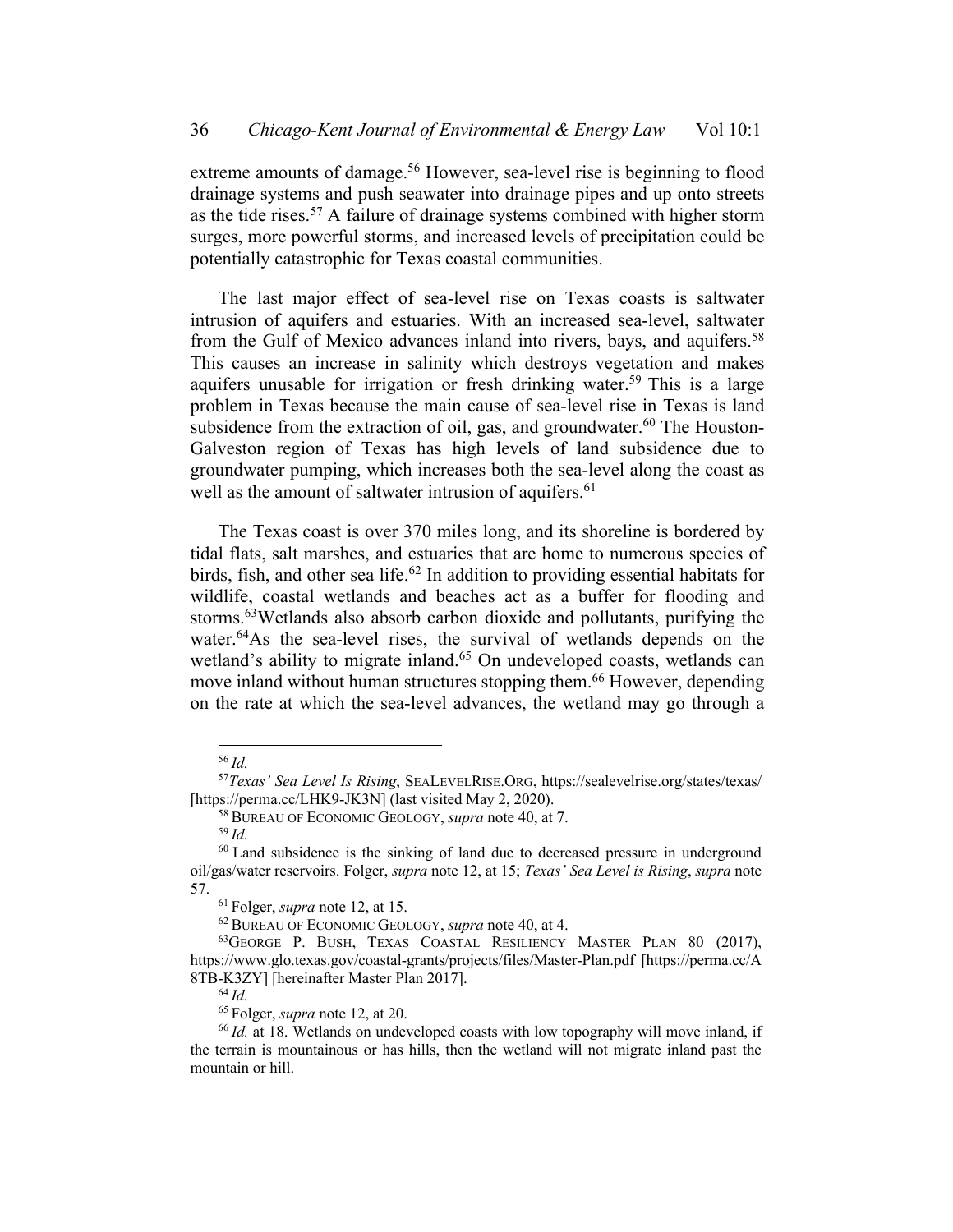habitat transition. If the sea-level advances slowly, coastal wetlands and beaches have a better chance at adapting and persisting despite sea-level rise. If the sea-level advances more rapidly, wetland habitats like coastal forests and flat lands will likely be lost,  $67$  but mangroves, saltmarshes, and potentially some estuaries would survive.<sup>68</sup>

Because wetlands buffer coastal communities from flooding and storms, sea-level rise should theoretically increase society's reliance on these coastal habitats. However, because communities tend to prefer to protect their homes instead of retreating from the incoming shoreline, wetlands are being destroyed instead of preserved.<sup>69</sup>

# *C. Responses to Sea Level Rise*

There are three ways that communities commonly respond to advancing shorelines: (1) shoreline protection; (2) accommodation; and (3) retreat.<sup>70</sup> Each of these methods has certain benefits and risks that vary depending on location.

1. Shoreline Protection

Shoreline protection describes the process of protecting the coast through either "hard armoring" or "soft armoring."<sup>71</sup> Hard shoreline armoring is the construction of hard structures such as jetties and bulkheads to protect property.<sup>72</sup> States generally allow private owners to build these structures and exclude the public from the area inland of the structure, effectively privatizing that section of the beach.<sup>73</sup> Shoreline armoring can also change natural sand and sediment migration patterns, which can have detrimental ecological impacts on wetlands and beaches.<sup>74</sup> Additionally, the area between the shoreline and the structure is eliminated through erosion and sea-level rise because the shoreline structure prevents the beach from naturally migrating

 $67$  Coastal flatlands and forests will not likely survive a rapid change in salinity (higher salt concentration from advancing sea water). BUREAU OF ECONOMIC GEOLOGY**,** *supra* note 40, at 4.

<sup>68</sup> Folger, *supra* note 12, at 21.

<sup>69</sup> Liss, *supra* note 13, at 10036.

<sup>70</sup> JAMES G. TITUS,ROLLING EASEMENTS 1 (Climate Ready Estuaries Program ed., 2011) [hereinafter Rolling Easements].

<sup>71</sup> *Id.*

<sup>72</sup> Erica Novak, *Resurrecting the Public Trust Doctrine: How Rolling Easements Can Adapt to Sea Level Rise & Preserve the United States Coastline*, 43 B.C. ENV'T. AFF. L.REV. 575, 579 (2016).

<sup>73</sup> Liss, *supra* note 13, at 10041.

<sup>74</sup> Novak, *supra* note 72, at 579.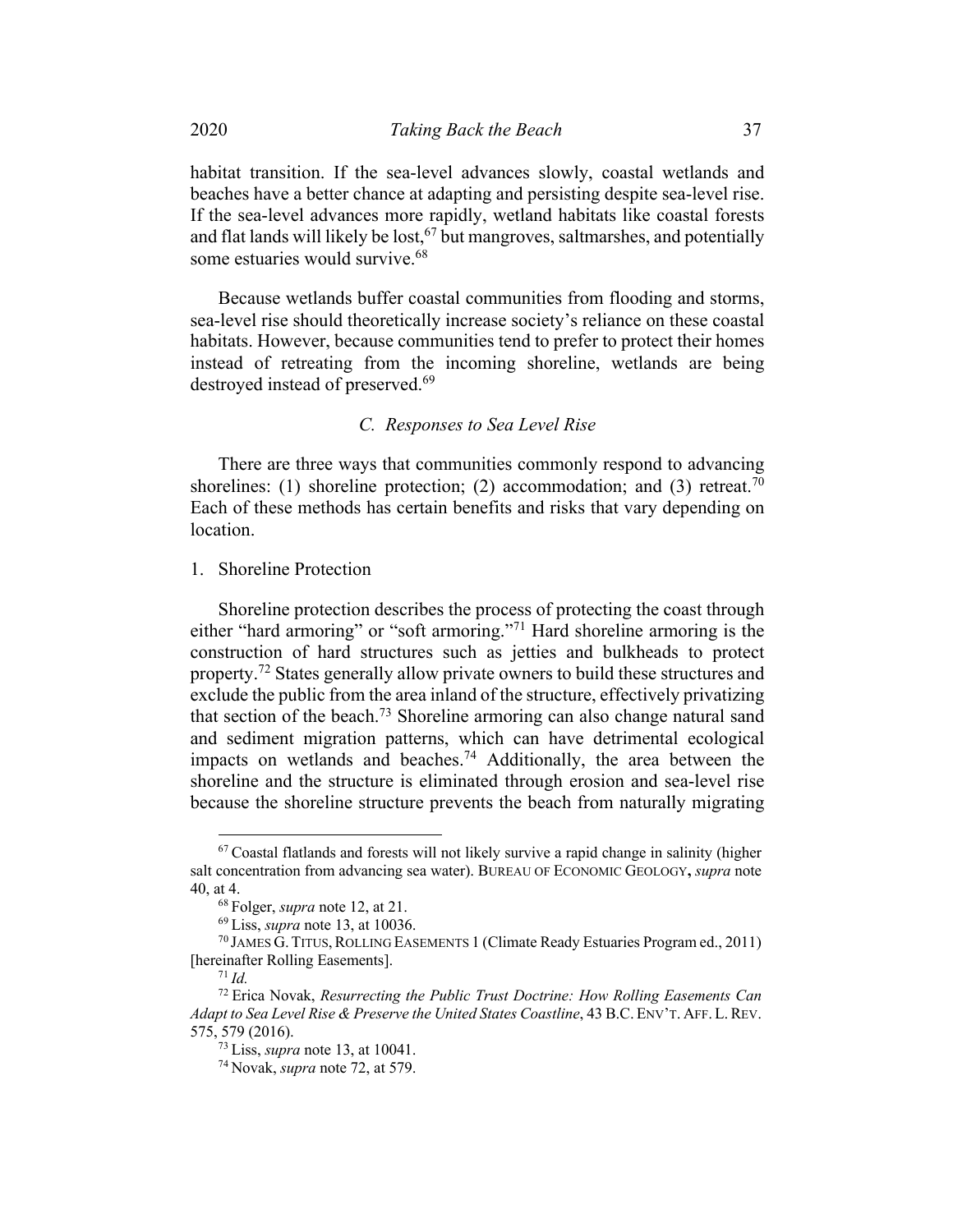inland.75 Shoreline armoring structures are effective at protecting the specific property they were designed to protect, but they tend to exacerbate beach erosion and flooding in neighboring areas.<sup>76</sup> Increased flooding and erosion in neighboring areas presents a potential Fifth Amendment takings issue, if the structure is a government project, or a potential tort liability for private property owners.<sup>77</sup>

Conversely, soft armoring uses natural features and resources to protect the shore through beach nourishment or wetland restoration.<sup>78</sup> Beach nourishment is the process of adding sand onto beaches,<sup>79</sup> and is most commonly used on developed beaches.<sup>80</sup> The sand is usually acquired from dredged material from offshore areas and is pumped to the beach through a series of pipes.<sup>81</sup> Heavy machinery then moves the sand into the shape of the new beach, generally widening the beach 100 to 200 feet.<sup>82</sup> This process aims to preserve the ecology and natural landscape of the beach; however, it has the potential to adversely affect the wildlife of the beach and only provides a temporary solution to sea-level rise.<sup>83</sup> Additionally, soft armoring raises issues regarding the ownership of the newly developed or restored beach.<sup>84</sup>

2. Accommodation

Accommodation occurs when communities develop ways to continue to live in coastal areas where the shoreline has migrated inland.<sup>85</sup> This includes flood-proofing buildings and warning systems for flooding events.<sup>86</sup> Common forms of accommodation include elevating houses with stilts or pilings and floating homes.87 However, accommodation does little to address sea-level rise, erosion, or flooding, so wetlands and beaches continue to migrate

<sup>75</sup> *Id.* at 579.

<sup>76</sup> *Id.* at 580.

<sup>77</sup> J. Peter Byrne, *The Cathedral Engulfed: Sea-Level Rise, Property Rights, and Time*, 73 LA. L. REV. 69, 87 (2012).

<sup>78</sup> *Id.* at 93.

<sup>79</sup> Matthew Rupert, Note, *Beach Nourishment to the Rescue: Through an Extensive Regulatory Review Process, Beach Nourishment Can Restore and Protect Vital Sea Turtle Nesting Habitat*, 19 SE. ENV'T L. J. 327, 344 (2011).

<sup>80</sup> Rolling Easements, *supra* note 70, at 1.

<sup>81</sup> Rupert, *supra* note 79, at 344.

<sup>82</sup> *Id.* at 344-345.

<sup>83</sup> David Rusk, *Fix It or Forget It: How the Doctrine of Avulsion Threatens the Efficacy of Rolling Easements*, 51 HOUSTON L. REV. 297, 306 (2014).

<sup>84</sup> Byrne, *supra* note 77, at 94.

<sup>85</sup> Rolling Easements, *supra* note 70, at 1.

<sup>86</sup> IPCC, *supra* note 27, at 12.

<sup>87</sup> *Id.* at 27.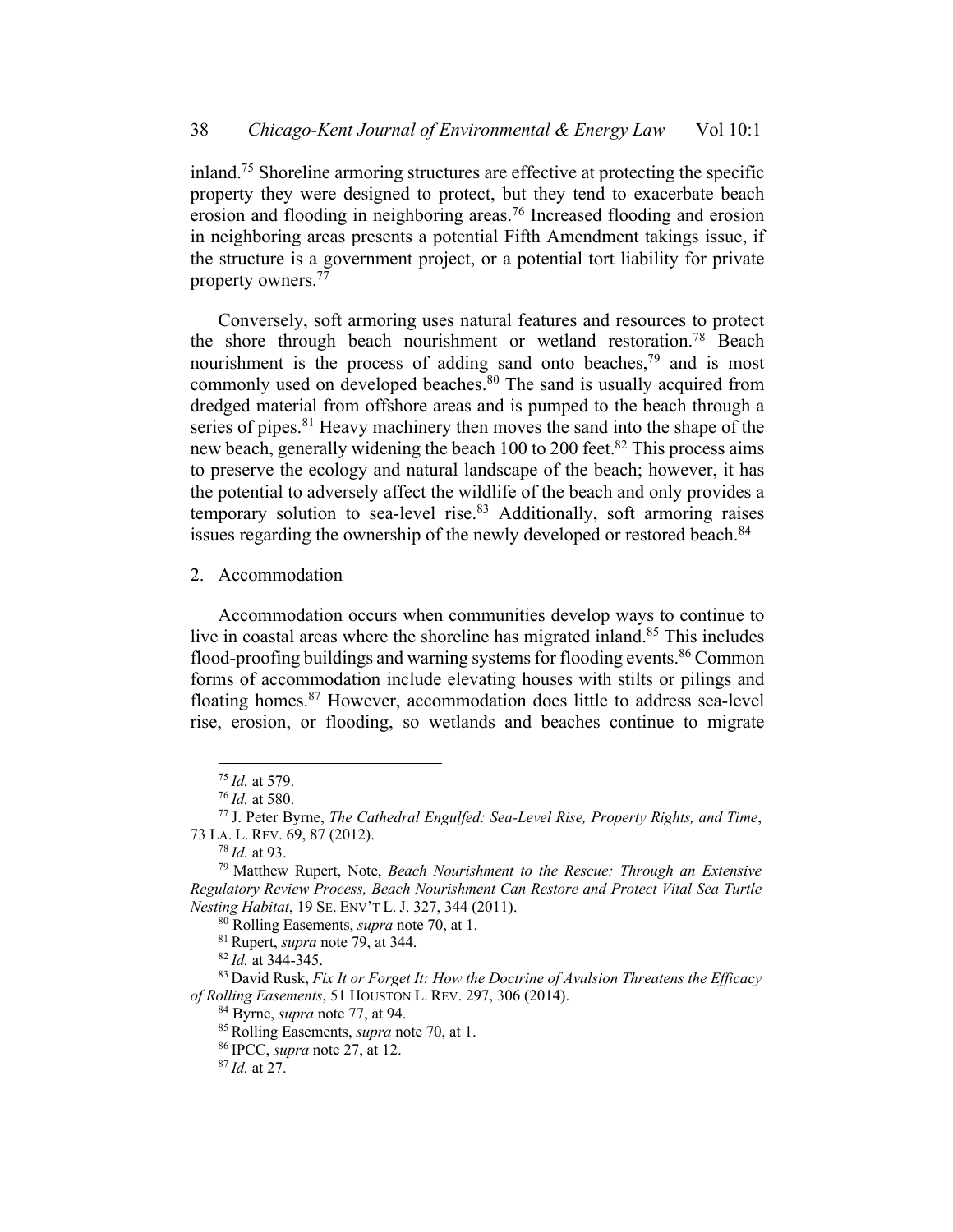inwards.88 Without addressing these problems, accommodation is not a sustainable response to sea-level rise.

3. Retreat

Retreat occurs when communities allow the shoreline to migrate inland, remove structures, and relocate.<sup>89</sup> This type of response generally occurs in undeveloped areas. $90$  A common form of retreat regulation is establishing setbacks, which prohibit property owners from building structures seaward of an established line.<sup>91</sup> State legislatures typically establish this line based on the annual erosion rate,  $92$  or by setting a specific distance from the shoreline.  $93$ Private property owners typically tolerate setbacks, so long as they can build structures somewhere on their property.<sup>94</sup> While setbacks are usually viewed as a favorable response to sea-level rise and erosion, establishing a setback line can be rather difficult. The legislature has to balance several factors including: (1) private property interests; (2) public access to beaches; (3) erosion, which can be gradual or rapid; and  $(4)$  sea-level rise.<sup>95</sup>

## II. PUBLIC VERSUS PRIVATE RIGHTS TO BEACHES

The boundary line between private and public property along coastal beaches is generally the "mean high water" line. This leaves the wet beach and open water accessible to the public, and the high dry sandy beach open only to the private property owner.<sup>96</sup> The mean high-water line constantly moves due to natural processes such as erosion, tides, and storms. As the sealevel continues to rise, the boundary between the water and the land will move inland. States that favor the public's right to access the beach, such as Texas, are likely to get numerous complaints from private property owners. For example, in *Borough of Harvey Cedars v. Karan*, the U.S. Army Corps of Engineers was constructing a long line of sand dunes to protect coastal landowners from flooding and storms, and to protect the beach from erosion.<sup>97</sup> In constructing the dunes, part of the plaintiff's private property was taken via

<sup>88</sup> Rolling Easements, *supra* note 70, at 1.

<sup>89</sup> *Id.*

<sup>90</sup> *Id.*

<sup>91</sup> Rusk, *supra* note 83, at 303.

<sup>&</sup>lt;sup>92</sup> This is known as a floating setback.

<sup>&</sup>lt;sup>93</sup> This is known as a fixed setback.

<sup>94</sup> Rolling Easements, *supra* note 70, at 4.

<sup>95</sup> Rusk, *supra* note 83, at 304.

<sup>96</sup> James G. Titus, *Rising Seas, Coastal Erosion, and the Takings Clause: How to Save Wetlands and Beaches Without Hurting Property Owners*, 57 MD. L. REV. 1279, 1291 (1998).

<sup>97</sup> Borough of Harvey Cedars v. Karan*,* 70 A.3d 524, 527 (N.J. 2013).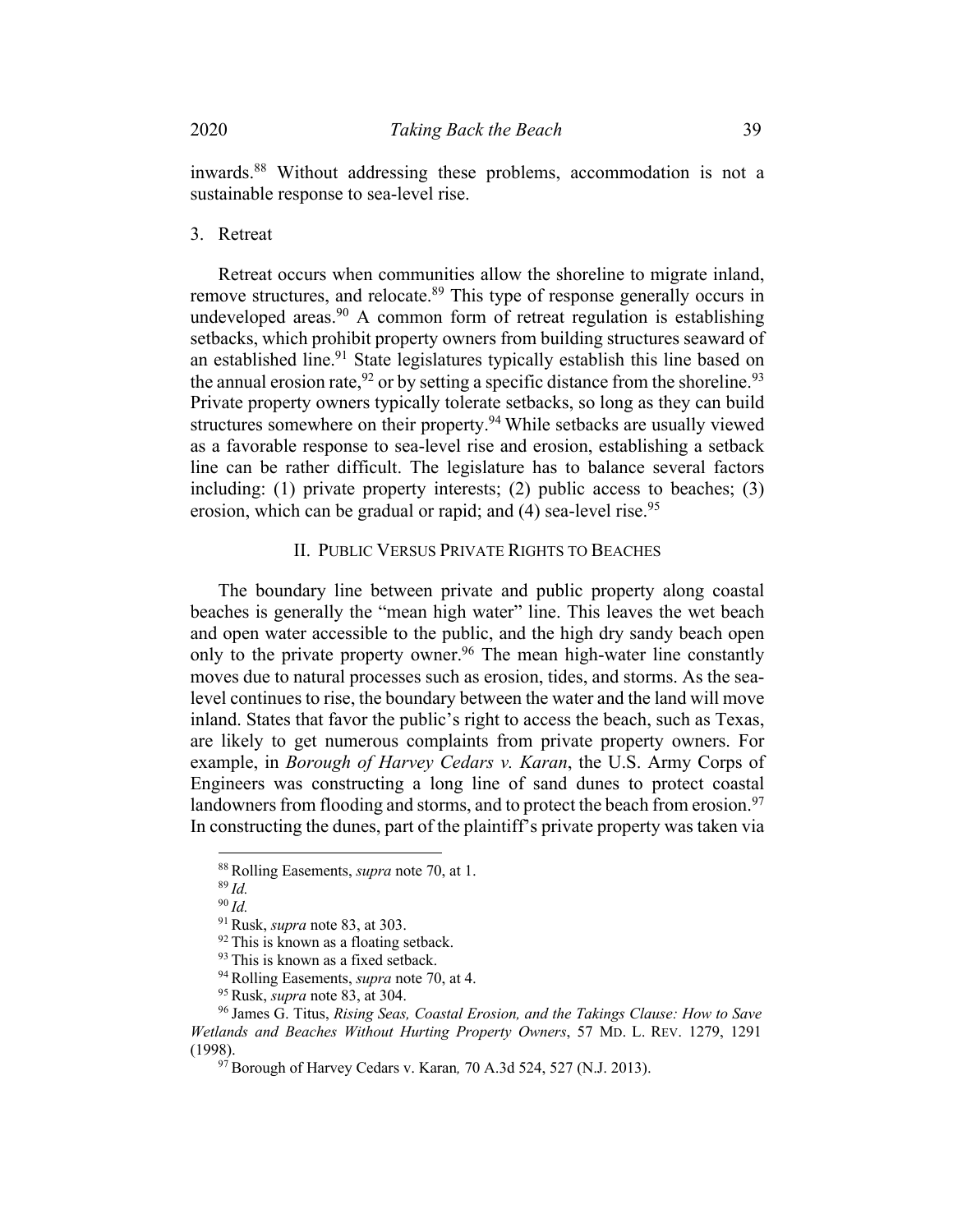eminent domain and just compensation.<sup>98</sup> The plaintiff sued because the dune obstructed the beachfront view which lowered their property value.<sup>99</sup> The plaintiff did not want to allow testimony describing the potential benefits the dune would provide to the home. The court ruled that the benefits the dune provides to the property must be taken into consideration when determining just compensation.<sup>100</sup> The court in this case attempted to balance the mostly aesthetic interest of the private property owner with the protection of both the property and the beach.<sup>101</sup> This is one example of how balancing the interests of private property owners and the interests of the public can result in outcomes that leave both sides feeling unsatisfied.

## *A. Takings*

Takings claims are one of the most common discussions surrounding regulations responding to sea-level rise.102 Private property owners that are negatively impacted from a sea-level rise regulation generally claim a regulatory taking, leaving regulators apprehensive about potential liability and litigation.103

Under the Fifth Amendment, the government cannot take private property without compensating the owners of the property.<sup>104</sup> Takings are divided into two categories: physical takings and regulatory takings.<sup>105</sup> Physical takings occur when the government either seizes property or makes a permanent physical invasion of property.106 Regulatory takings occur when laws or regulations restrict property rights in some way.<sup>107</sup> One of the most commonly known takings cases is *Penn Central Transportation Co. v. New York*, in which New York passed a historic preservation law that prohibited the construction of a skyscraper on top of Grand Central Station.108The Supreme Court created a balancing test that looks at the economic impact of the law, the owner's reasonable "investment-backed" expectations, and the

<sup>98</sup> *Id.* at 528.

<sup>99</sup> *Id.*

<sup>100</sup> *Id.* at 532.

<sup>101</sup> *See generally id.*

<sup>102</sup> Byrne, *supra* note 77, at 72.

 $103 \overrightarrow{Id}$ 

<sup>104</sup> Mark D. Holmes, Comment, *What About My Beach House? A Look at the Takings Issue as Applied to the Texas Open Beaches Act*, 40 HOUS. L. REV. 119, 123 (2003).

Takings, LEGAL INFO. INST., https://www.law.cornell.edu/wex/takings [https://perma.cc/WNP4-PZ2H] (last visited Aug. 14, 2020).

<sup>106</sup> *Id.*

<sup>107</sup> *Id.*

<sup>108</sup> Penn Central Trans. Co. v. New York, 438 U.S. 104 (1978).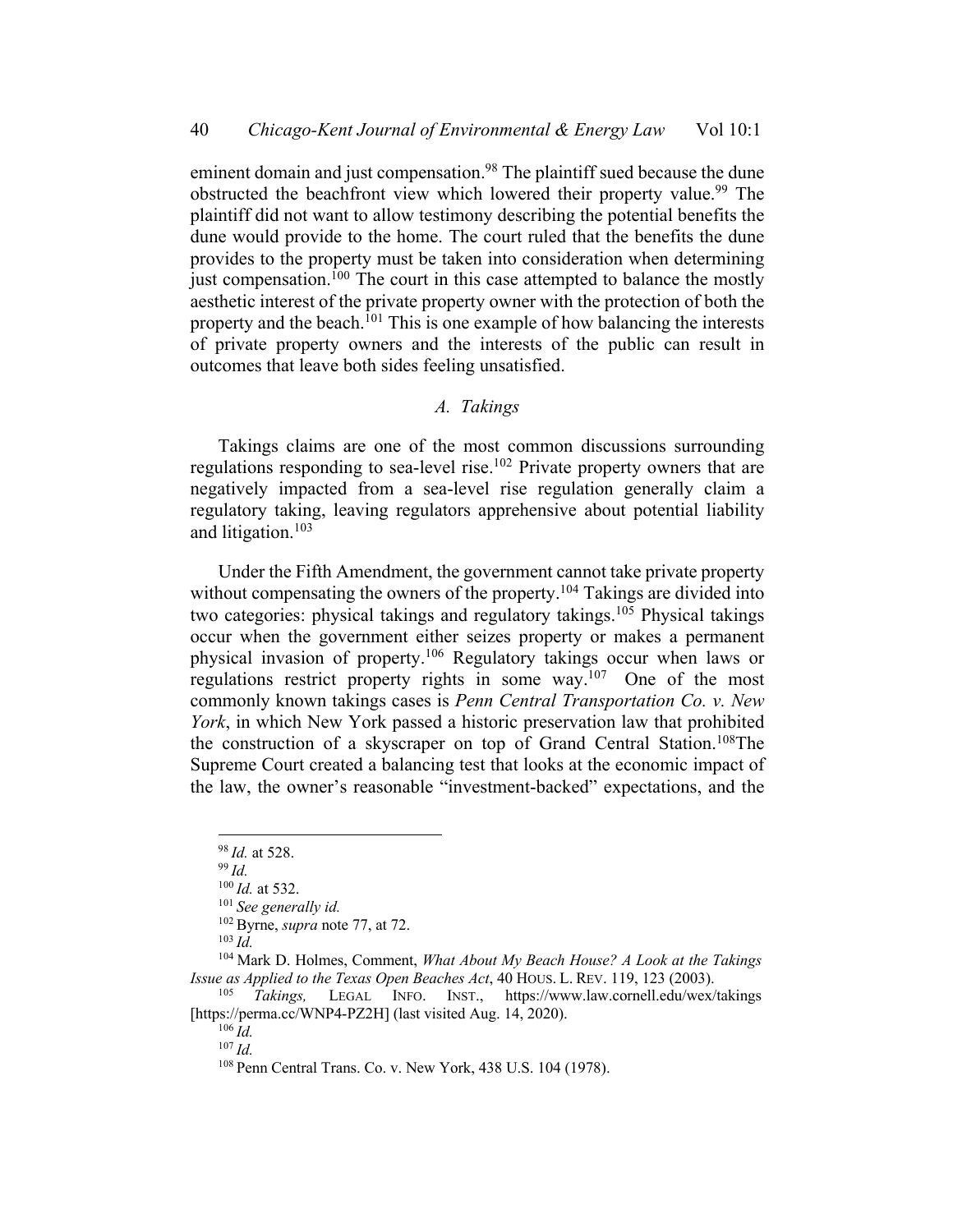character and purpose of the government action.<sup>109</sup> The Court also established two circumstances in which a regulation is a taking per se: when a regulation "authorizes a permanent physical invasion" and when a regulation "deprives the owner of all economic value." $110$ 

While numerous takings cases have challenged regulations involving the governments' responses to sea-level rise, hard armoring and retreat pose the most takings issues. In the case of *Lucas v. South Carolina Coastal Council*, South Carolina passed an act that prohibited constructing permanent structures seaward of a baseline to protect the coast from erosion.<sup>111</sup> Lucas owned undeveloped property which he intended to develop into single family homes. The new regulation prohibited him from developing because his property was located seaward of the baseline.<sup>112</sup> Lucas filed suit, claiming the new regulation was a taking without just compensation because it completely destroyed his property value.<sup>113</sup> The Supreme Court agreed and ruled that the regulation constituted a taking because Lucas was forced to "sacrifice all economically beneficial uses in the name of the common good."<sup>114</sup>

However, in order for a regulation to be considered a taking under *Lucas*, the owner must have lost the *entire* property value.<sup>115</sup> If the entire property value is not lost, the regulation is analyzed under the *Penn Central* balancing test. The Court in *Lucas* also rejected the South Carolina Supreme Court's decision that the act was a "reasonable environmental measure" with the purpose of protecting the public from harm.<sup>116</sup> Rejecting this ruling made passing new regulations that limit construction on coastal properties for the purpose of preventing environmental harm "constitutionally impracticable."<sup>117</sup>

Takings issues commonly arise from regulations preventing private property owners from building armoring structures, such as in *Lucas.* However, takings issues can also stem from government-authorized construction that causes permanent flooding to the surrounding land.<sup>118</sup> In

<sup>112</sup> *Id.* at 1007.

<sup>113</sup> *Id.*

<sup>114</sup> *Id.* at 1019.

<sup>115</sup> *Id.* at 1014-1019.

<sup>109</sup> Byrne, *supra* note 77, at 86.

<sup>110</sup> *Id.*

<sup>111</sup>This baseline was established by the South Carolina Coastal Council, and it connected the "landward most 'points of erosion . . . during the last forty years.'" Lucas v. S.C. Coastal Council, 505 U.S. 1003, 1008 (1992).

<sup>116</sup> Byrne, *supra* note 77, at 98.

<sup>118</sup> Byrne, *supra* note 77, at 88.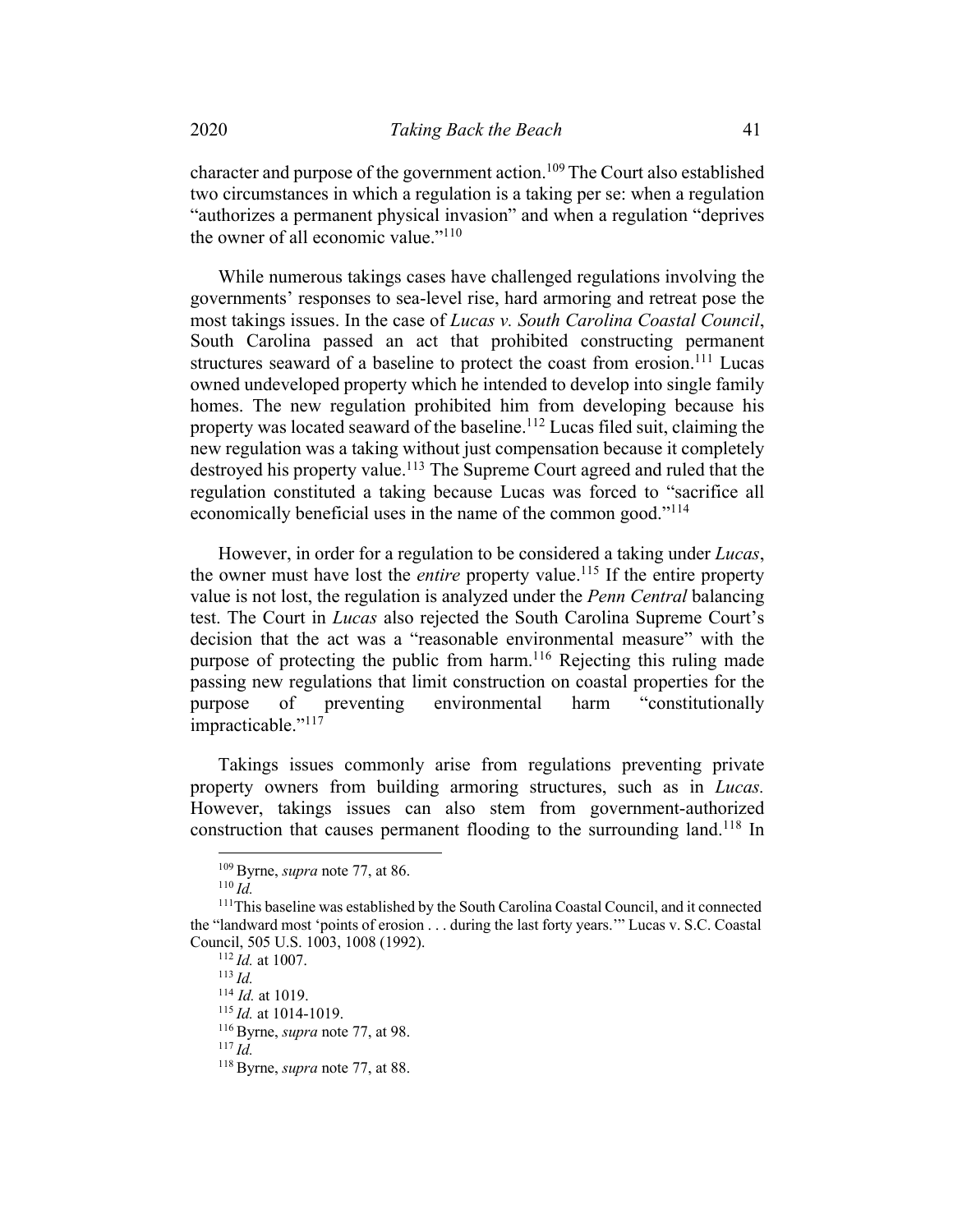*Arkansas Game and Fish Commission v. United States*, the U.S. Army Corps of Engineers temporarily flooded the Arkansas Game and Fish Commission's timber forest during the growing season for six consecutive years.<sup>119</sup> This flooding was the result of the Corps deviating from the Water Control Manual, which set rates for releasing water from a dam upstream of a timber forest.120 The Commission claimed that the flooding constituted a taking and that they were entitled to just compensation.<sup>121</sup> The Supreme Court found that government-induced flooding is only a taking if "the flooding is 'permanent or inevitably recurring.'"122 However, the Court also held that temporary government-induced flooding *may* be compensable.123 As the sea-level continues to rise, flooding will become more common and more severe. Under the holding in *Arkansas,* the government will be limited in regulating hard armoring structures. Constructing seawalls or levees that can cause flooding on private land poses takings claims, which limits regulators' options in addressing sea-level rise.

# *B. Public Trust Doctrine*

The general idea behind the public trust doctrine is that certain natural resources, such as bodies of water, should belong to the public without limitation by private parties.<sup>124</sup> While the doctrine has roots in Roman law, the idea that the public has access to bodies of water is fundamental to most civilizations throughout history.<sup>125</sup> In the United States, the modern idea of the public trust doctrine is described in the Supreme Court case *Illinois Central Railroad Co. v. Illinois*. <sup>126</sup> This case involved a dispute over the control of the bed of Lake Michigan. The court held that "the ownership of and dominion and sovereignty over lands covered by tide waters" belonged to the State of Illinois and was to be "held in trust for the people."127 Further, the court ruled that any title held in trust for the people is inalienable and can

<sup>119</sup> Ark. Game & Fish Comm'n v. United States, 568 U.S. 23, 29 (2012).

<sup>120</sup> *Id.* at 28.

<sup>121</sup> *Id.* at 29.

<sup>122</sup> *Id.* at 27.

<sup>123</sup> *Id. at 38.*

<sup>124</sup> The traditional public trust doctrine was first described by Joseph Sax in 1970. *See*  Joseph L. Sax, *Public Trust Doctrine in Natural Resource Law: Effective Judicial Intervention*, 68 MICH. L. REV. 471 (1970); Charles F. Wilkinson, *The Headwaters of Public Trust: Some Thoughts on the Source & Scope of the Traditional Doctrine*, 19 ENV'T L. 425, 426 n.3 (1989).

<sup>125</sup> Wilkinson, *supra* note 124, at 429-30.

<sup>126</sup> Illinois Central R.R. Co. v. Illinois, 146 U.S. 387 (1892).

<sup>127</sup> Joseph D. Kearney & Thomas W. Merrill, *The Origins of the American Public Trust Doctrine: What Really Happened in Illinois Central*, 71 U. CHI. L. REV. 799, 801 (2004).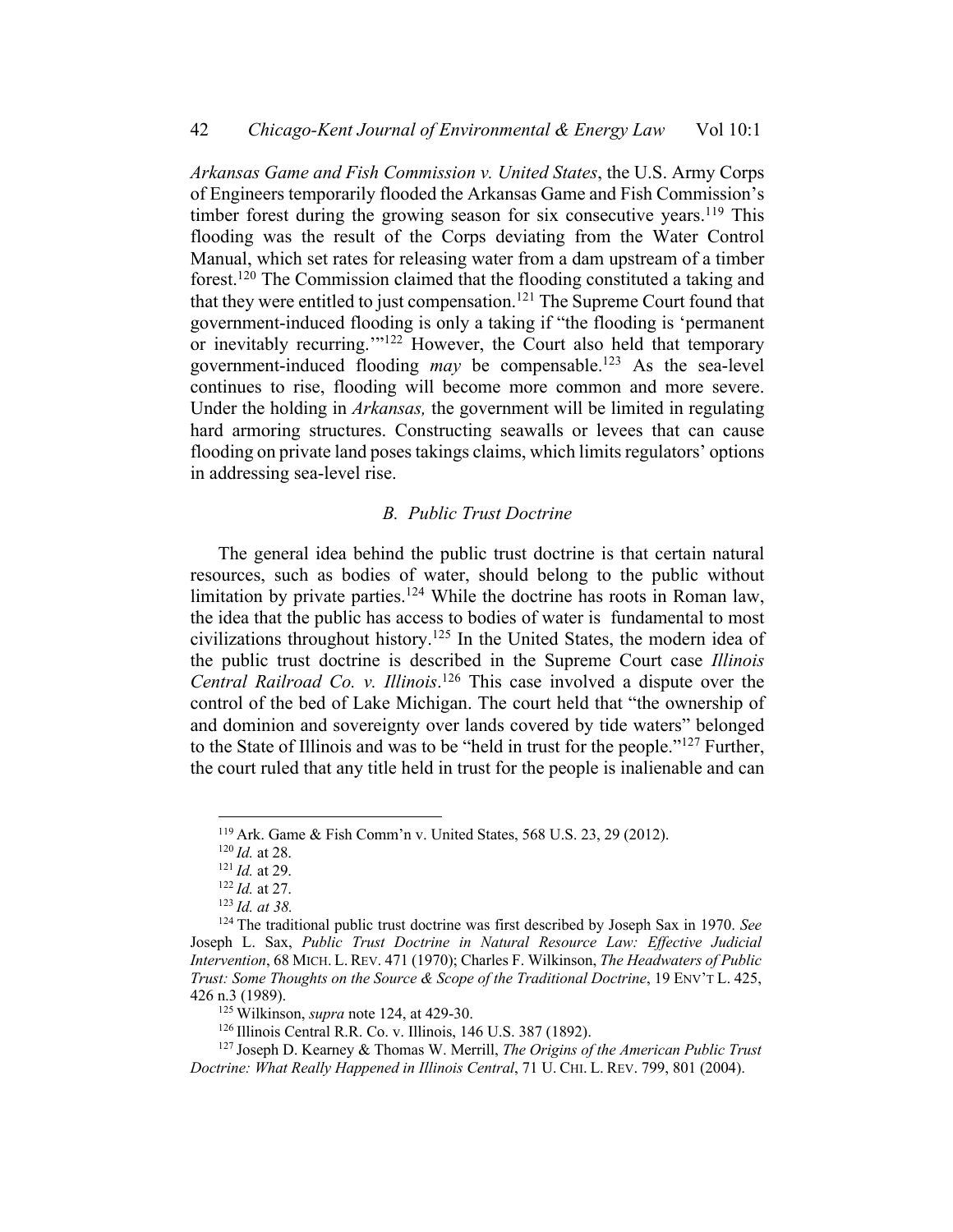be "resumed at any time."<sup>128</sup> Generally stated, the federal public trust doctrine says that the government holds certain lands "in trust" for current and future generations. This right supersedes any private property rights. and the government has a duty to "safeguard the long-term preservation of those resources for the benefit of the general public."129

Some form of the public trust doctrine applies in every state, which has consequently led to a degree of variability in applications of the doctrine.<sup>130</sup> States vary in their definitions of "tidelands"; for example, tidal lands in New Jersey include the seashore and the sandy area up to the nearest public road.<sup>131</sup> Other states, such as New Hampshire and Maine, do not include the dry sandy areas because courts thought that including these areas would infringe on private owners' property rights.<sup>132</sup> States also vary in what constitutes public use. Most states have expanded the definition of public use from navigation, fishing, and commerce to include recreational activities, wildlife habitat, ecological conservation, and aesthetic or scenic uses.<sup>133</sup>

States also have the power to convey public trust property to private owners, but still retain a duty to protect public uses of these lands.<sup>134</sup> This is because courts recognize a "split title" where the private parties hold a private title and the states hold a public title in trust.135 Other states have held that the state can "extinguish public rights of access,"<sup>136</sup> but that the public title only ends if the land is "no longer burdened by the public trust doctrine."137 Despite state variability, courts tend to follow the general trend of expanding, not limiting, the public trust doctrine.<sup>138</sup>

However, the boundaries of the mean high tide lines and the mean low tide lines are constantly changing from natural occurrences such as tides, currents, and storms, and from human intervention, such as beach development and anthropogenic climate change.<sup>139</sup> Common law addresses

<sup>128</sup> Illinois Central R.R. Co., 146 U.S. at 455.

<sup>129</sup> Richard M. Frank, *The Public Trust Doctrine: Assessing Its Recent Past & Charting Its Future*, 45 U. CAL. DAVIS L. REV. 665, 667 (2012).

<sup>130</sup> Wilkinson, *supra* note 124, at 425.

<sup>131</sup> Frank, s*upra* note 129, at 674.

<sup>132</sup> *Id.*

<sup>133</sup> Liss, *supra* note 13, at 10039.

<sup>134</sup> *Id.* at 10038.

<sup>136</sup> JOSEPH SINGER ET AL., PROPERTY LAW: RULES, POLICIES, AND PRACTICES 79 (Wolters Kluwer,  $6<sup>th</sup>$  ed. 2014).

<sup>137</sup> Liss, *supra* note 13, at 10039.

<sup>138</sup> Rusk, *supra* note 83, at 302.

<sup>139</sup> Celeste Pagano, *Where's the Beach? Coastal Access in the Age of Rising Tides*, 42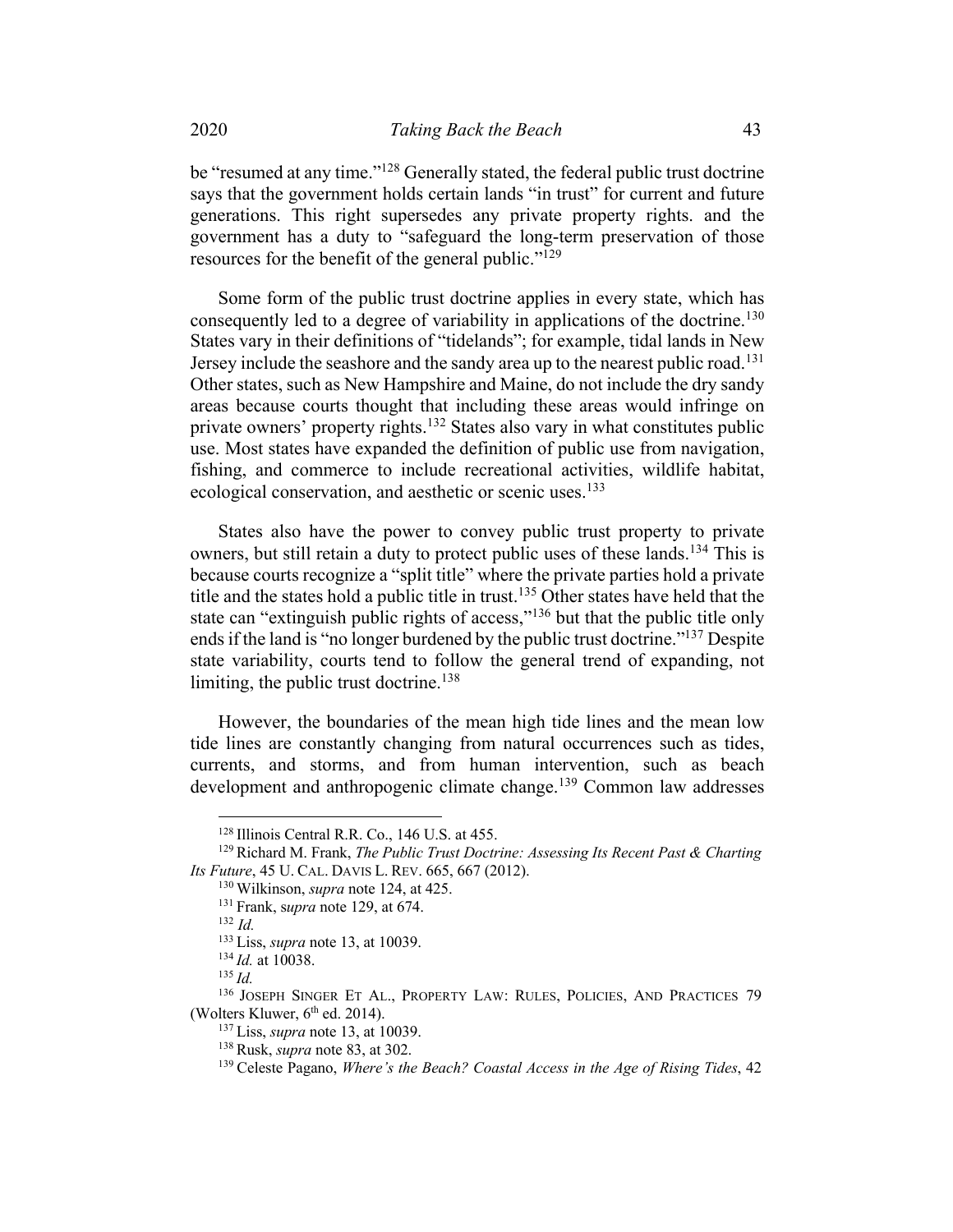whether the property line moves along with changes to the shoreline under the doctrines of erosion, accretion, and avulsion.<sup>140</sup> Accretion, the addition of land to a shoreline, and erosion, the wearing away of soil, rock, or land, are both changes that occur gradually. As the shoreline advances or retreats, the property lines that run along the shoreline advance or retreat with the shoreline.<sup>141</sup> This doctrine is considered fair because coastal property owners bear both the risk of losing land through erosion and the potential benefit of gaining land through accretion.<sup>142</sup>

Conversely, when a shoreline moves rapidly, either landward or seaward, the movement of the property line is governed under the common law doctrine of avulsion.143 This doctrine holds that the property line does not move, regardless of the change in shoreline.<sup>144</sup> For example, a property line would not move for either a storm destroying most of a beach nor a beach restoration project that increases the land on the beach, as these are both considered avulsion events.145 This doctrine was challenged in the U.S. Supreme Court case *Stop the Beach Nourishment v. Florida Department of Environmental Protection*, where a beach nourishment project in Florida planned to add seventy-five feet of sand to extend the beach.<sup>146</sup> Nourishment projects such as these are considered an avulsion event so, under the law of avulsion, the property line would not increase with the land.<sup>147</sup> When performing a beach nourishment project workers establish an erosion control line, which replaces the high tide line as the boundary between private and public property.<sup>148</sup> Once this line is established, the private property owners lose their contact with the water and can no longer receive land from accretion.<sup>149</sup>

The plaintiffs in this case viewed these losses as an unconstitutional taking, but the Supreme Court ruled that the doctrine of avulsion allows the state to "reclaim the restored beach on behalf of the public."<sup>150</sup> Similar to the doctrines for erosion and accretion wherein the private property owner stands

SW. L. REV. 1, 11 (2012).

<sup>140</sup> *Id.* at 12.

<sup>141</sup> Josh Eagle, *Are Beach Boundaries Enforceable? Real-Time Locational Uncertainty and the Right to Exclude*, 93 WASH. L. REV. 1181, 1194 (2018).

<sup>142</sup> Pagano, *supra* note 139, at 12.

<sup>143</sup> Eagle, *supra* note 143, at 1194.

<sup>144</sup> Pagano, *supra* note 139, at 12.

<sup>145</sup> *Id.*

<sup>&</sup>lt;sup>146</sup> Stop the Beach Nourishment v. Florida Dep't of Env't Prot., 560 U.S. 702, 711 (2010).

 $^{147}$  *Id.* at 709.

<sup>148</sup> *Id.* at 710.

<sup>149</sup> *Id.*

<sup>150</sup> *Id.* at 712.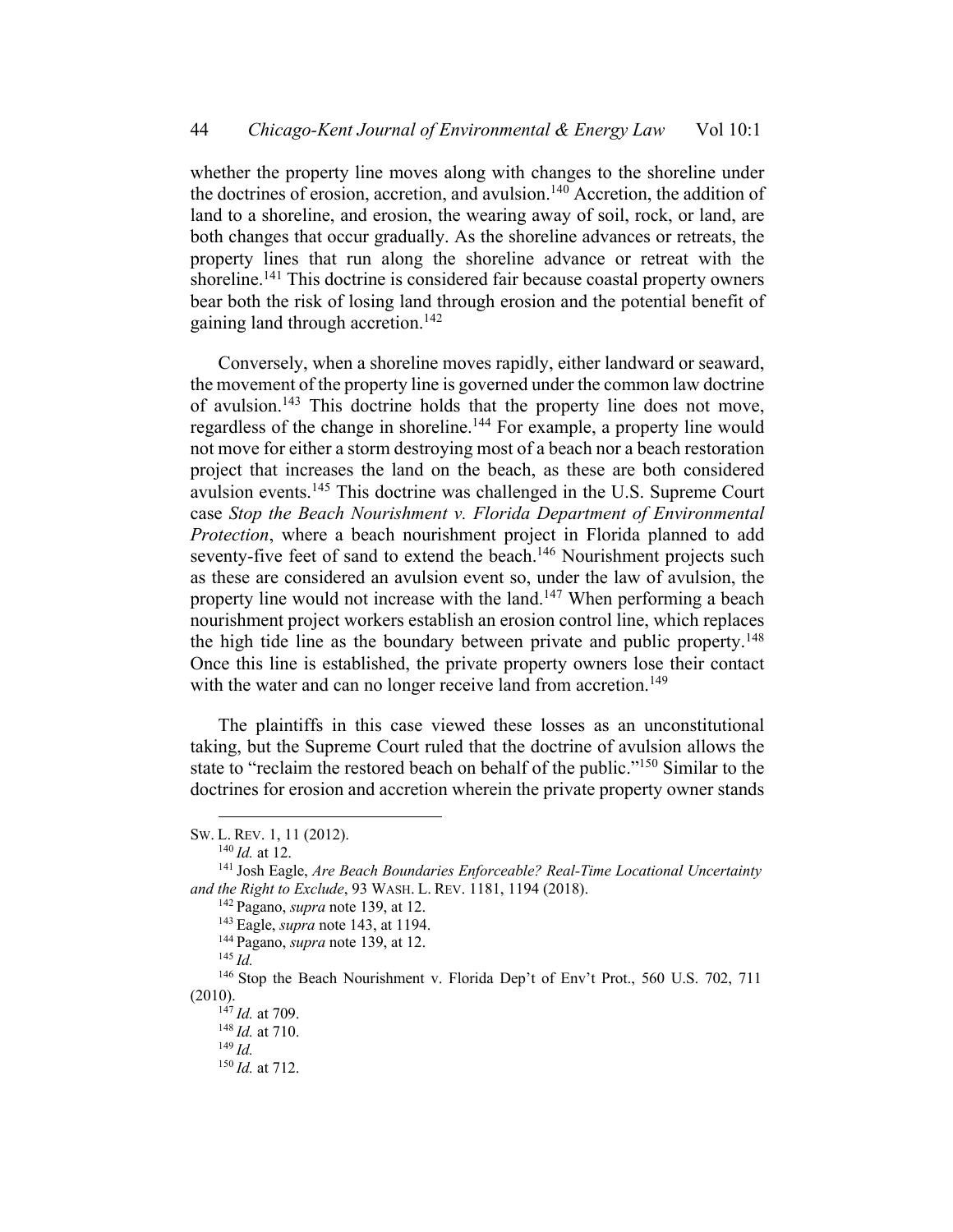to either lose or gain land, the state stands to gain or lose land for the public with the rapid advance or retreat of the shoreline under the doctrine of avulsion.151

## *C. Easements*

The public trust doctrine does not provide the public with a right to access privately owned beaches that are beyond the high tide line. However, public access to these beaches is permitted by obtaining easements through custom, dedication, or prescription.

The doctrine of custom states that the "customary use of land operating since 'time immemorial' can have the effect of law."152 This is commonly seen in Hawaii where Native Hawaiian custom gives the public access to all parts of the beach up to the "highest wash of the waves."<sup>153</sup> The doctrine of custom originated in English common law, which recognized that rights to a certain piece of land were established through "continuous transgenerational use."<sup>154</sup> A community can establish customary rights by showing that the use is "ancient, continuous, peaceable, reasonable, certain, obligatory, and . . . in conformance with other customs and laws."155 Easements by custom for beaches usually only apply to the wet-sand portion of the beach, but some states have found easements by custom for the dry-sand portions. Easements by custom are not widely adopted and, in most states, are generally restricted to specific beaches.156

Easements by dedication are more widely accepted than easements by custom. An easement by dedication occurs when a private property owner dedicates a piece of property to the public.<sup>157</sup> A dedication is defined as a "donation of land or the creation of an easement for public use,"<sup>158</sup> and the dedication can be express or implied.159 While an express dedication usually occurs through a deed or other written document, implied dedications are more difficult to establish.160 In Texas, a dedication must satisfy the following four elements: (1) the owner making the dedication must have title to the land

<sup>155</sup> *Id.*

<sup>156</sup> Pagano, *supra* note 139, at 16.

<sup>158</sup> *Id.*

<sup>159</sup> Pagano, *supra* note 139, at 16.

<sup>151</sup> Pagano, *supra* note 139, at 14.

<sup>152</sup> *Id.* at 15.

<sup>153</sup> *Id.*

<sup>154</sup> Rusk, *supra* note 83, at 312.

<sup>157</sup> Holmes, *supra* note 104, at 125.

<sup>160</sup> Holmes, *supra* note 104, at 125.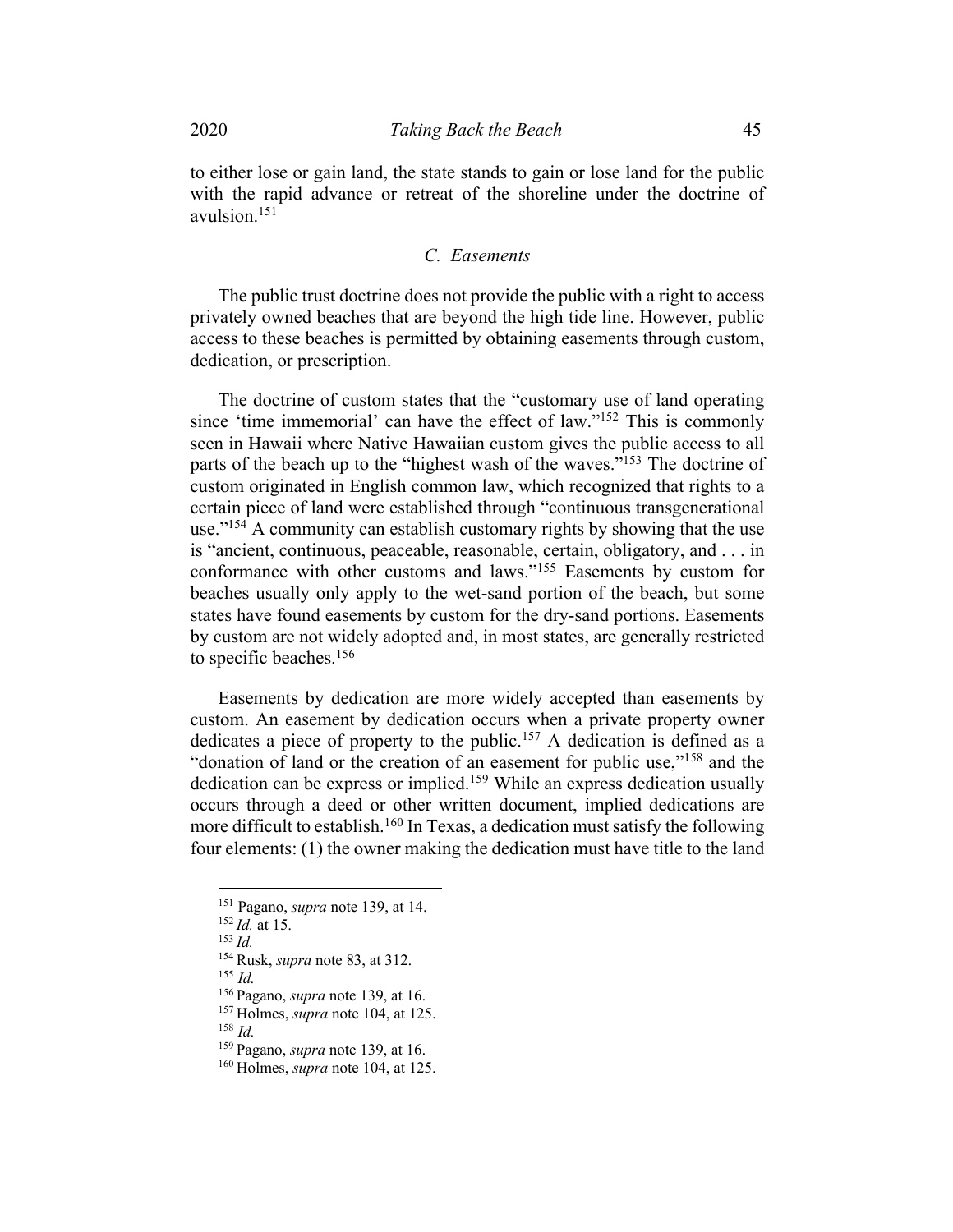prior to the dedication; (2) the dedication must serve a public purpose; (3) the owner must make either an express or implied offer to dedicate his land; and (4) the public must accept the offer.<sup>161</sup>

Easements by prescription equate public use of a property for an extended period of time with obtaining a grant from the property owner.<sup>162</sup> The public can show an easement by prescription by proving the "actual, continuous, uninterrupted for the statutory period, and adverse" use of the land (or beach).163 Land use is adverse when the public's use of the land differs from the landowner's use. If adverse use cannot be shown, claiming a prescriptive easement can be more difficult for the public.<sup>164</sup> Because the public uses beaches in Texas in numerous ways, such as fishing, tanning, swimming, and other recreational activities, the public will almost always be able to show different use from the owner.<sup>165</sup>

These common law doctrines provide the public with an easement to access beaches, and these easements adequately balance public and private interests in a predictable environment. Because climate change is creating highly variable weather patterns that will likely result in more sudden shoreline changes, these doctrines may have to adapt to ensure the balance of private property rights and the public's right to access the beach. One such change is the idea that established easements move with the shoreline.<sup>166</sup>

# *D. Rolling Easements*

A rolling easement is "a legally enforceable expectation that the shore or human access along the shore can migrate inland instead of being squeezed between an advancing sea and a fixed property line or physical structure."<sup>167</sup> Rolling easements are rooted in the public trust doctrine. They were originally proposed in the 1990s as an alternative method for dealing with sea-level rise to protect coastal habitats and mitigate the ecological impacts from armoring projects.168 Rolling easements allow public access easements to move with

<sup>161</sup> Moody v. White, 593 S.W.2d 372, 378 (Tex. Civ. App. 1979).

<sup>162</sup> Holmes, *supra* note 104, at 128.

<sup>163</sup> Pagano, *supra* note 139, at 17. These are also the elements to prove adverse possession.

<sup>164</sup> *Id.*

<sup>165</sup> Holmes, *supra* note 104, at 131.

<sup>166</sup> Rolling Easements, *supra* note 70, at 21.

<sup>167</sup> *Id.* at 7.

<sup>168</sup>Richard J. McLaughlin, *Rolling Easements as a Response to Sea Level Rise in Coastal Texas: Current Status of the Law after* Severance v. Patterson, 26 J. LAND USE 365, 369 (2011).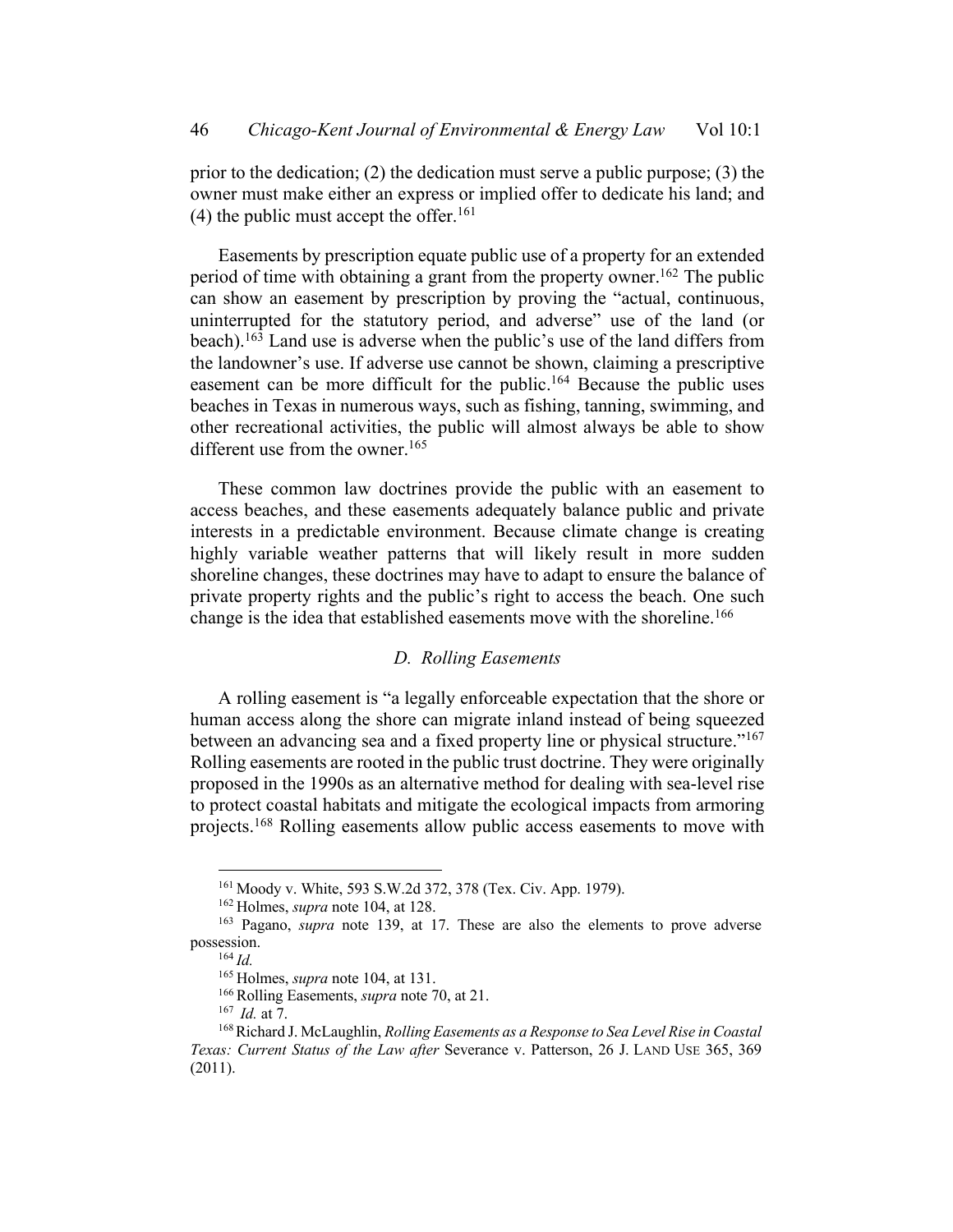the boundary line as the boundary moves inland.<sup>169</sup> Rolling easements also expand common law doctrines to allow public access easements to roll with "accretion, erosion, or avulsion."170

Rolling easements are generally implemented in one of four ways: (1) prohibiting armoring structures; (2) purchasing a property right to take possession of privately owned land when the sea-level rises by a specified amount; (3) including language in a deed that the boundary between public and privately owned lands will migrate inland; or (4) passing a statute that states all coastal land is subject to rolling easements.<sup>171</sup> Using the first method, the shoreline can continue to migrate inward, conserving both the beach and the public's right to access.<sup>172</sup> If this method is applied to bay shores and the coastal shoreline, it could protect wetlands, preserving the important functions that they provide to coastal communities.<sup>173</sup> The second method can be implemented by transferring property to a local land trust as the sea-level rises.174 The local land trust can then restore the land or allow the shoreline to continue moving inland. For example, a property that is one meter beyond the high tide line is transferred to the local land trust when the sea rises one meter. Because property owners expect to transfer the land, most will not invest in shoreline armoring. Similarly, including language in a deed that the boundary line will move inland and passing a statute that subjects all coastal land to rolling easements, deters coastal property owners from investing in shoreline armoring because the deed gives them notice that their property line will likely move inland as the sea rises.<sup>175</sup>

Coastal property owners generally lose both the right to exclude the public from their property and the right to protect their property with shoreline armoring structures when rolling easements are implemented.<sup>176</sup> Because the property owners cannot protect their property from the rising sea, it may eventually force them to abandon their property.<sup>177</sup> Additionally, the right to exclude is commonly thought of as one of the most important rights of property owners, and rolling easements have the potential to give the public

<sup>169</sup> Rusk, *supra* note 83, at 308.

<sup>170</sup> Pagano, *supra* note 139, at 17.

<sup>171</sup>Carolyn Ginno, *Do Mess with Texas: Why Rolling Easements May Provide a Solution to the Loss of Public Beaches Due to Climate Change-Induced Landward Coastal Migration*, 8 SAN DIEGO J. CLIMATE & ENERGY L. 225, 239-40 (2017).

<sup>172</sup> Rolling Easements, *supra* note 70, at 50.

<sup>173</sup> *Sea Level Changes and the Texas Coastal Environment***,** *supra* note 40, at 4-5.

<sup>174</sup> Rolling Easements, *supra* note 70, at 50.

<sup>175</sup> *Id.* at 64.

<sup>176</sup> Rusk, *supra* note 83, at 308.

<sup>177</sup> *Id.* at 309.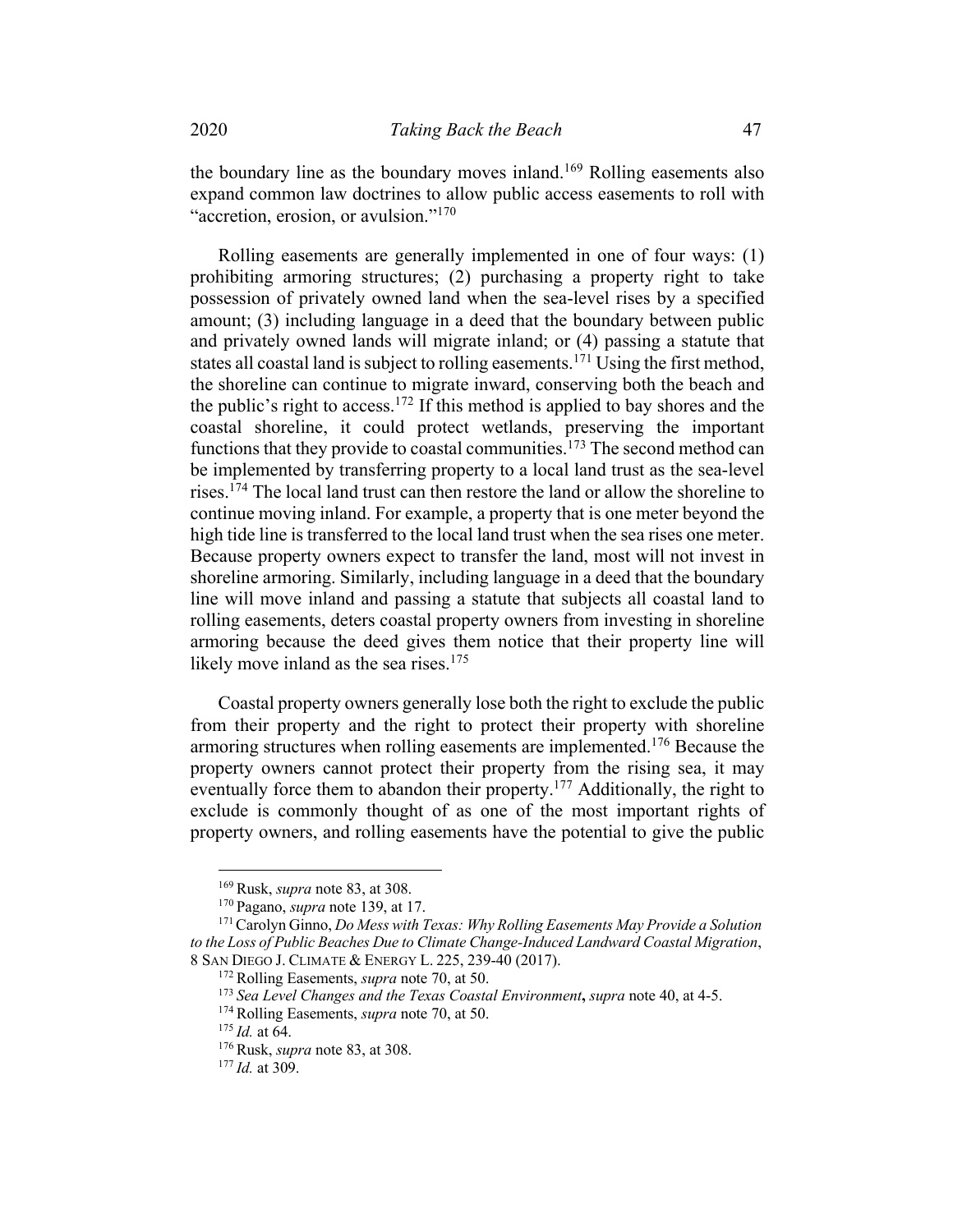access to areas that were once private property.<sup>178</sup> So, while rolling easements uphold the public trust doctrine, they also shift the risk of losing land to private property owners.179

# III. REGULATION OF TEXAS COASTLINES

Texas has used the rolling easement doctrine extensively, although the focus has been to protect public beach access instead of the environment.<sup>180</sup> Beaches in Texas have been used for "transportation, camping, fishing, swimming, and other public uses," which are fundamental to Texans. Historically, public and private parties believed that the state held both wet and dry portions of beaches in trust for the public.181 However, the Texas Supreme Court ruled that the state only owned the wet sand portion of the beach, while private beachfront property owners retained ownership over the dry sand portion above the mean high tide line.<sup>182</sup> The general public believed they had the right to use the entire beach and therefore disagreed with the decision.183 To assuage the public's concerns following the decision, Texas passed the Texas Open Beaches Act ("TOBA") in 1959.<sup>184</sup>

# *A. Texas Open Beaches Act*

TOBA gives the public the "free and unrestricted right of ingress and egress to the larger area extending from the line of mean low tide to the line of vegetation bordering on the Gulf of Mexico,"185 and gives the State the power to remove a structure if  $(1)$  the public has access to the beach by public road or ferry; (2) the public has acquired an easement to access or use the beachfront area by custom, dedication, or prescription; and (3) the property is located on the public beach.<sup>186</sup> TOBA also codifies the common law doctrines that provide public access by saying the public has "a right of use or easement to or over an area by prescription, dedication, or has retained a right by virtue of continuous right in the public."187 Additionally, TOBA implies a type of

<sup>179</sup> *Id.*

<sup>178</sup> *Id.*

<sup>180</sup> McLaughlin, *supra* note 170, at 369-70.

<sup>181</sup> *Id. at 370.*

<sup>182</sup> Luttes v. State, 324 S.W.2d 167, 169 (Tex. 1958).

<sup>183</sup> McLaughlin, *supra* note 170, at 370.

<sup>185</sup> Tex. Nat. Res. Code Ann. § 61.011(a) (Vernon 2019).

<sup>186</sup> Holmes, *supra* note 104, at 124.

 $187 \& 61.011(a)$  (Vernon).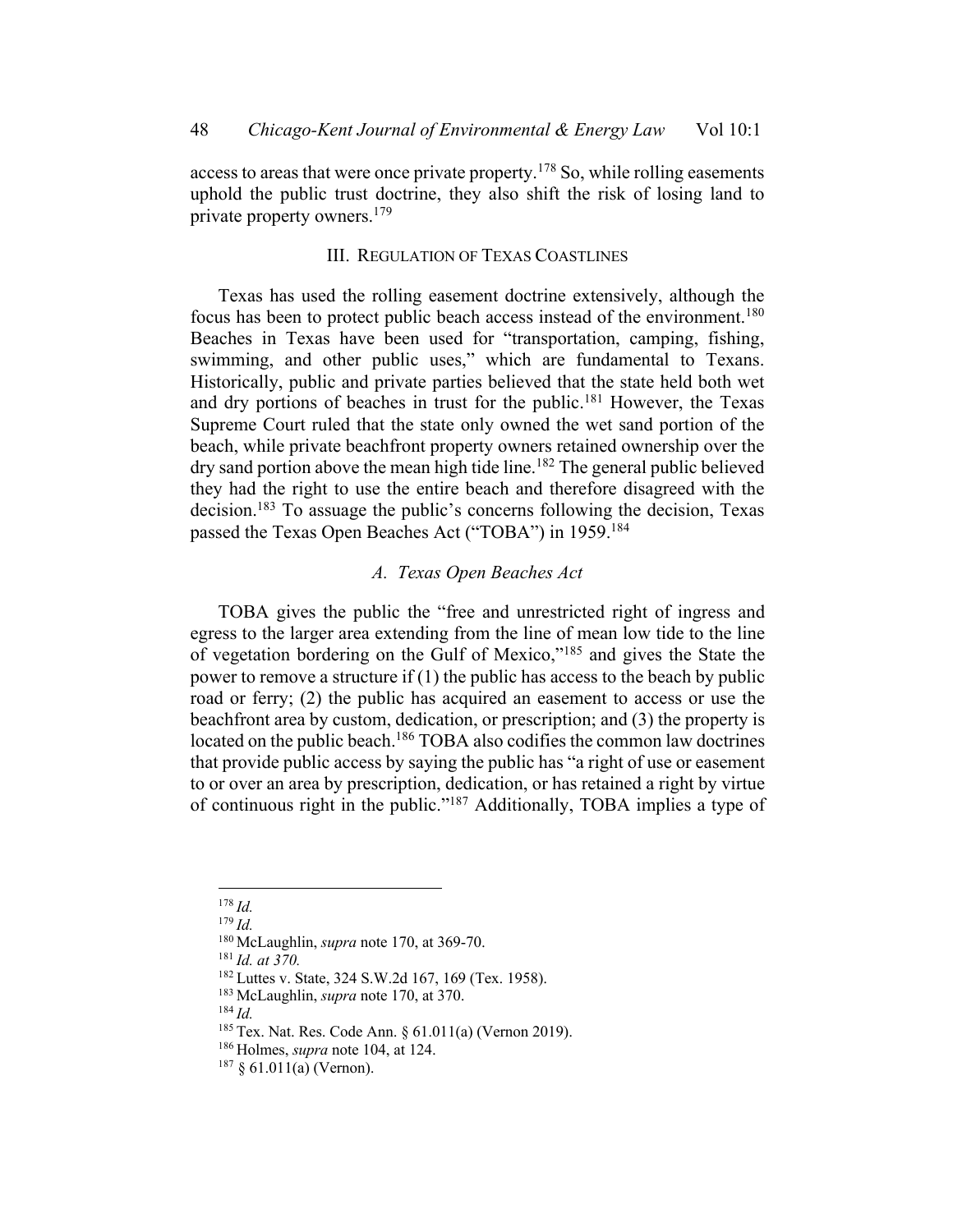rolling easement that prohibits people from building any shoreline barrier that would interfere with the public's right to access.<sup>188</sup>

In order to "further strengthen the public easement," the Texas legislature amended TOBA to require contracts conveying land "located seaward of the Intracoastal Waterway" to include language that "expressly acknowledges that the purchaser has acquired an easement up to the vegetation line."<sup>189</sup> Additionally, these contracts must contain, "in capital letters, structures erected seaward of the vegetation line (or other applicable easement boundary) or that become seaward of the vegetation line as a result of natural processes such as shoreline erosion are subject to a lawsuit by the state of Texas to remove the structures."<sup>190</sup> These amendments were enacted to put purchasers of coastal property on notice that their structures may be removed if they violate TOBA. Further amendments added a presumption of a public easement in "beach areas located seaward of the vegetation line."<sup>191</sup> These amendments ensure that private property owners who purchased beachfront property have notice that they lose the right to maintain or own the property if it "becomes located seaward of the vegetation line" as a result of natural processes.<sup>192</sup> Because the property owners have notice, they waive any possible takings claims, meaning that any beachfront property purchased after these amendments will not constitute a taking.<sup>193</sup> Property owners who purchased beachfront property prior to these amendments can raise potential takings claims, analyzed under the *Lucas* test.194

Texas courts are generally deferential to TOBA policies and tend to favor the public easement over private property owners.195 In *Feinman v. State*, a hurricane caused several houses to become situated seaward of the vegetation line.<sup>196</sup> The Texas Attorney General did not allow the property owners to repair the houses and threatened to remove the houses from the beach.<sup>197</sup> The main issue in this case was whether the State, under TOBA, had to re-establish the public's easement every time the vegetation line moves, or if the easement automatically rolls with the vegetation line.<sup>198</sup> The court ruled that a rolling

<sup>193</sup> *Id.*

<sup>188</sup> § 61.013 (a) (Vernon).

<sup>189</sup> McLaughlin, *supra* note 170, at 372.

 $190 \text{ § } 61.025$  (Vernon).

<sup>191</sup> McLaughlin, *supra* note 170, at 373.

<sup>192</sup> Holmes, *supra* note 104, at 142.

<sup>194</sup> *Id.* at 143.

<sup>195</sup> McLaughlin, *supra* note 170, at 373.

<sup>196</sup> Feinman v. State, 717 S.W.2d 106, 107 (Tex. App. 1986).

<sup>198</sup> *Id.* at 108.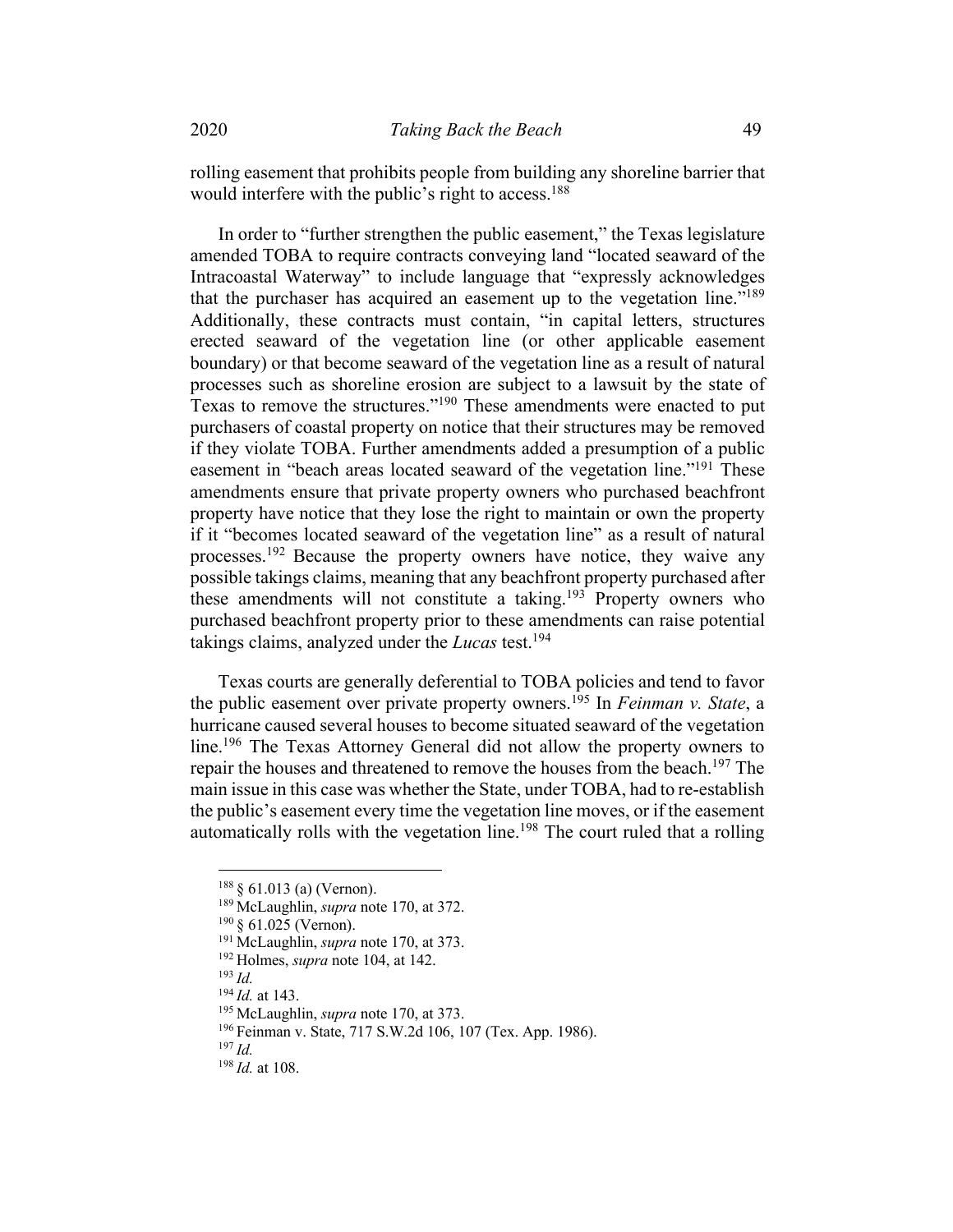easement was implicit in the statute and the state was not responsible for reestablishing the easement each time the vegetation line moved.<sup>199</sup>

The court in *Arrington v. Texas General Land Office* upheld this decision, wherein the court found the state did not have to prove the public used the new area established by the rolling easement.200 Further, Texas courts have held that TOBA applies to "anything that interferes with the public's use of the easement," indicating that both existing and new structures fall under the Act.201 After the ruling in *Feinman*, many beachfront property owners feared the loss of their land from a storm or hurricane.<sup>202</sup> Homeowners also feared that the state would not compensate them if their homes were removed under TOBA, which could potentially be classified as a regulatory taking.<sup>203</sup> Despite these fears, recent court decisions have severely undermined the public's right to access in favor of private property owners, leaving Texas in a bad position to deal with rising sea-levels.

#### *B. Severance v. Patterson*

In *Severance v. Patterson*, the plaintiff, Carol Severance, owned three beachfront properties in Galveston, Texas, each with a single-family home.<sup>204</sup> Under TOBA, the public has access to the sandy part of the beach between the mean low tide mark and the vegetation line if the beach is state-owned or the public has obtained an easement through prescription, dedication, or custom.205 When Severance originally purchased the three properties, the houses were beyond the vegetation line, but the vegetation line moved inward due to natural causes.<sup>206</sup> After a survey confirming that the houses were encroaching on the public easement, the General Land Office informed Severance that state officials could require her to remove "any portion of the home that encroached on the public beach."207 Shortly after this notice, Severance was contacted and offered \$40,000 for the removal of one of the homes.<sup>208</sup> Severance then filed suit seeking declaratory and injunctive relief to prevent the state from enforcing the public easement.209 In the rehearing of

<sup>199</sup> *Id.* at 110.

<sup>200</sup> Arrington v. Tex. Gen. Land Office, 38 S.W.3d 764, 766 (Tex. App. 2001).

<sup>201</sup> McLaughlin, *supra* note 170, at 375-76.

<sup>202</sup> Holmes, *supra* note 104, at 137.

<sup>204</sup> Severance v. Patterson, 370 S.W.3d 705, 711 (Tex. 2012).

<sup>205</sup> § 61.011 (Vernon).

<sup>206</sup> *Severance*, 370 S.W.3d at 711-12.

<sup>207</sup> Severance v. Patterson, 485 F. Supp. 2d 793, 798 (S.D. Tex. 2007).

<sup>208</sup> *Severance*, 370 S.W.3d at 720.

<sup>209</sup> *Id.* at 712.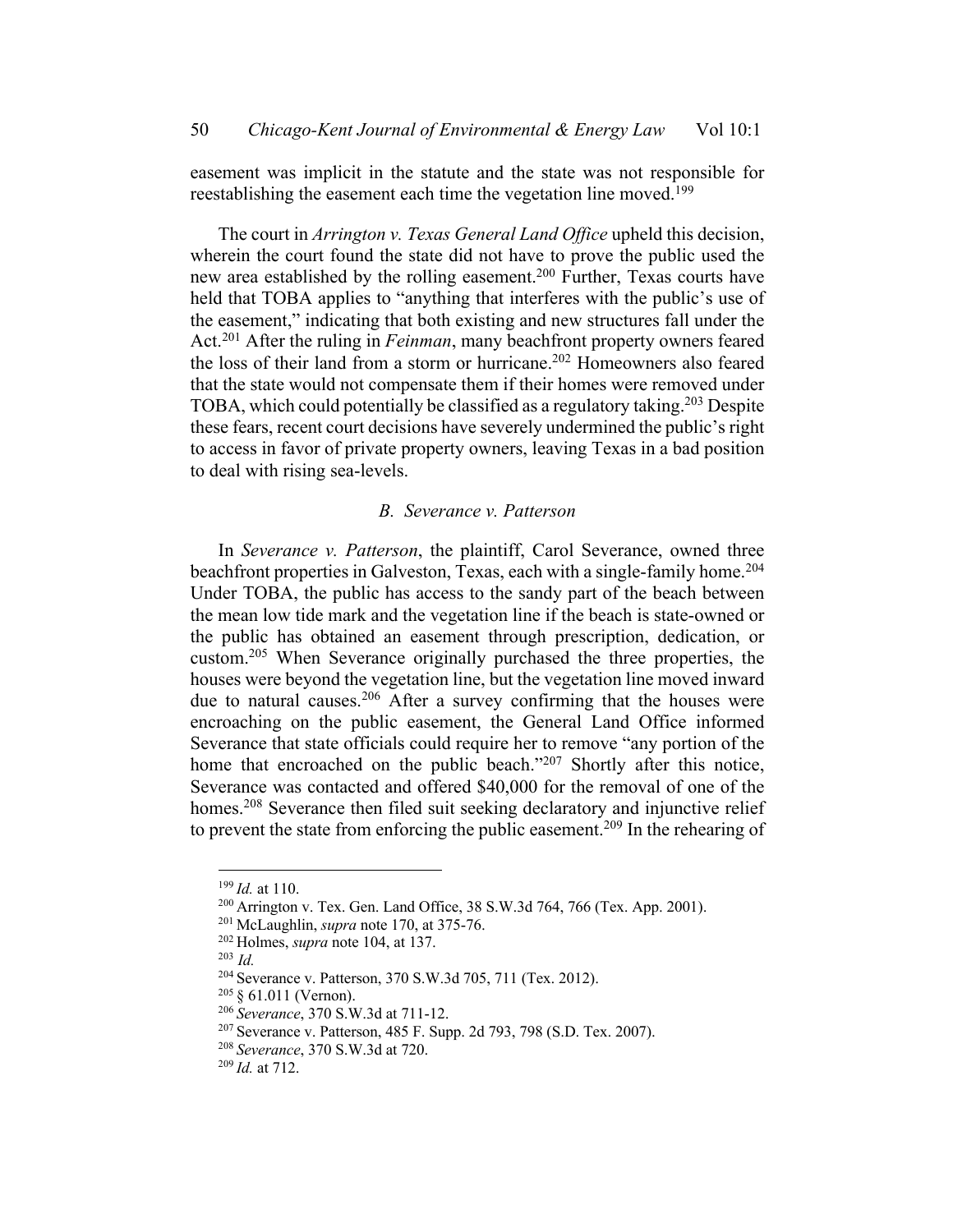her case,<sup>210</sup> the court found three main issues: (1) whether Texas recognizes a rolling easement with a boundary that "migrates solely according to naturally caused changes in the location of the vegetation line, without proof of prescription, dedication, or customary right in the property so occupied;" (2) whether the rolling easement is recognized under common law or from a construction of TOBA; and (3) whether beachfront property owners affected by rolling easements are entitled to compensation.<sup>211</sup>

The court ruled that easements do not roll with vegetation lines moved through avulsive events, like the hurricane in this case.<sup>212</sup> Additionally, the court held that the state must prove that the easement is established by dedication, prescription, or custom for each individual case where an easement is destroyed through an avulsive event.<sup>213</sup> The state is highly unlikely to meet this requirement because, until the hurricane moves the vegetation line, the public has reason to use that portion of the beach.<sup>214</sup>

*Severance v. Patterson* overturned years of state precedent and created a legal difference between avulsion and erosion.<sup>215</sup> Texas addressed this issue in a prior case, *City of Corpus Christi v. Davis*, where a private landowner wanted compensation for a large portion of his property that disappeared, mainly from hurricanes.<sup>216</sup> The State filled this area for use as a public park, but the landowner claimed the property was still his because the loss of land resulted from avulsion.<sup>217</sup> The court held that loss of land through avulsion should be treated no differently than loss of land through erosion.<sup>218</sup> Additionally, the court found that the private landowner failed to prove that the loss of land was caused by a single sudden avulsive event, as opposed to erosion or a combination of the two.219 This distinction in light of climate change is particularly detrimental to the public's right to access.<sup>220</sup> Climate change is causing an increase in strength and frequency of storms, which leads

<sup>&</sup>lt;sup>210</sup> Her original case was dismissed for lack of ripeness, as the state officials had not yet filed any enforcement actions against her. McLaughlin, *supra* note 170, at 378.

<sup>211</sup> *Severance*, 370 S.W.3d at 708.

<sup>212</sup> *Id.*

<sup>213</sup> *Id.*

<sup>214</sup> *Id.*

<sup>215</sup> McLaughlin, *supra* note 170, at 380.

<sup>216</sup> Corpus Christi v. Davis, 622 S.W.2d 640, 642 (Tex. App. 1981).

<sup>218</sup> *Id.* at 646.

<sup>219</sup> *Id.*

<sup>220</sup> McLaughlin, *supra* note 170, at 386.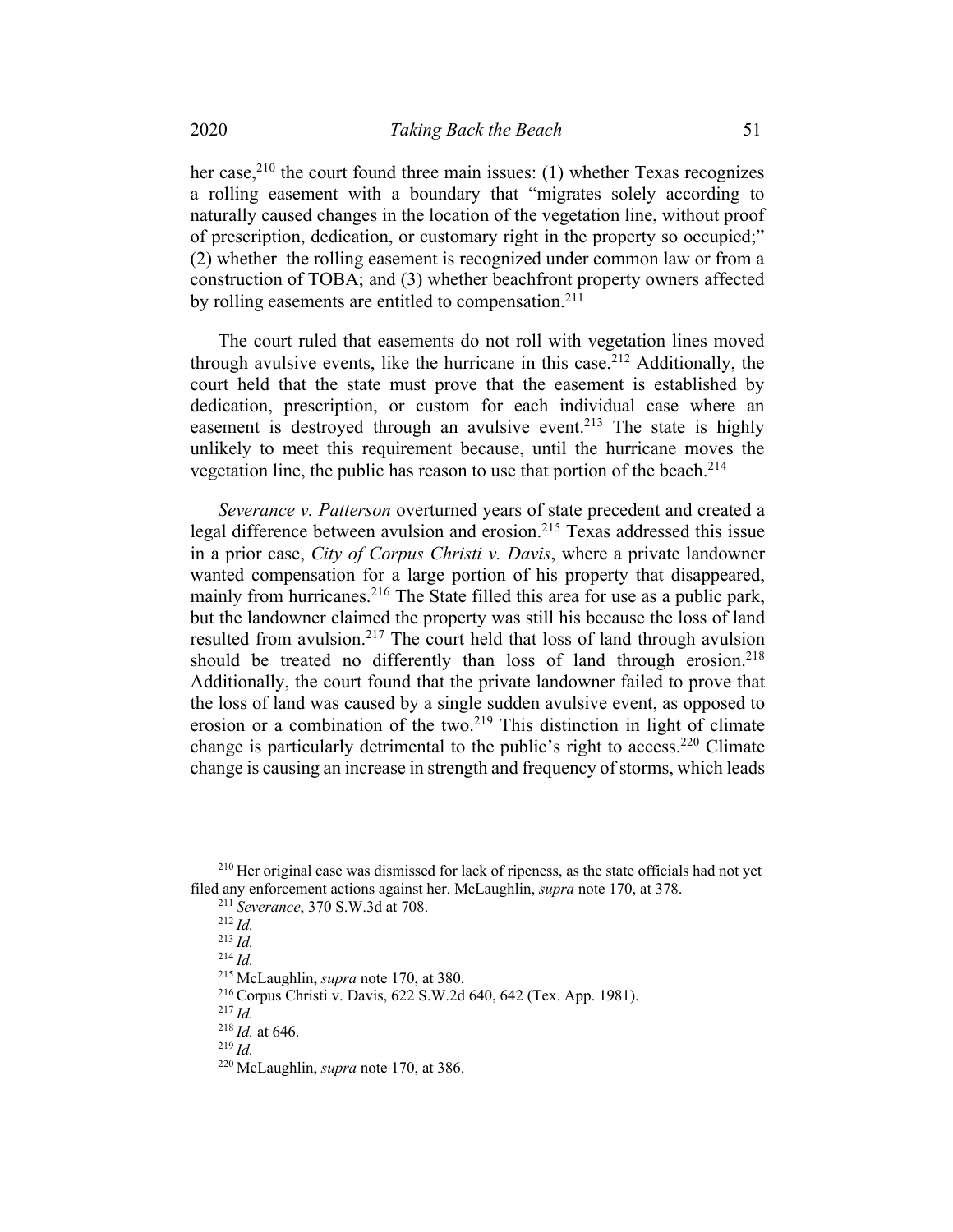to more avulsive events. This case law makes it more difficult for states to maintain a right of access to the beach for the public.<sup>221</sup>

This case also changed easement law by finding that an easement's boundaries are fixed.<sup>222</sup> Justice Lehrmann argues in the dissent that by adopting this view, the majority "renders the Open Beaches Act's invitation to prove the existence of an easement 'by prescription, dedication, [or] . . . continuous right in the public' meaningless."<sup>223</sup> The court failed to acknowledge, as other coastal states had, that easements on coastal shores should not be treated in the same manner as inland easements.<sup>224</sup> For example, in North Carolina, easements on coastal shoreline are not "treated as precise permanent boundaries" but instead shift along with the "dynamic natural changes of the beachfront."225 Similarly, Georgia beachfront easements allowing public access are "subject to expansion or contraction by the forces of nature."226

Ultimately, this decision strongly favored private property owners over the public's right to access the beach. In creating a legal difference between avulsive and erosion effects, Texas severely weakened its ability to deal with sea-level rise. By diminishing the application of rolling easements, private property owners may partake in more shoreline armoring, further damaging the Texas coast.

# IV. POLICY CONSIDERATIONS FOR TEXAS

*Severance v. Patterson* gave Texas the opportunity to address climate change and enforce the public's right to access the beach. Instead, the Texas Supreme Court gave private property owners the ability to shrink the public's beach access. After *Severance v. Patterson*, TOBA was amended by House Bill 3459.<sup>227</sup> This bill gave decision making authority to the General Land Office, allowing the office to suspend the determination of the vegetation line after it is destroyed by a "sudden meteorological event."228 The Land Office

<sup>221</sup> *Id.*

<sup>222</sup> *Id.* at 385.

<sup>223</sup> *Severance*, 370 S.W.3d at 752.

<sup>224</sup> *See* Corpus Christi v. Davis, 622 S.W.2d 640 (Tex. App. 1981).

<sup>225</sup> McLaughlin, *supra* note 170, at 386.

<sup>226</sup> *Id.* (quoting Bruce v. Garges, 379 S.E.2d 783, 785 (Ga. 1989)).

<sup>227</sup>*Rolling Easements & the Texas Open Beaches Act*, TEXAS A&M AGRILIFE, https://coastalresilience.tamu.edu/home/wetland-protection/policy-framework/bay-andocean-side-submerged-lands- some-fundamental-differences-in-law-and-management/thetexas-open-beaches-act-an-exceptional-example-of-a-rolling-easement/

<sup>[</sup>https://perma.cc/8THC-UX85] (last visited May 3, 2020).

 $^{228}$ *Id.*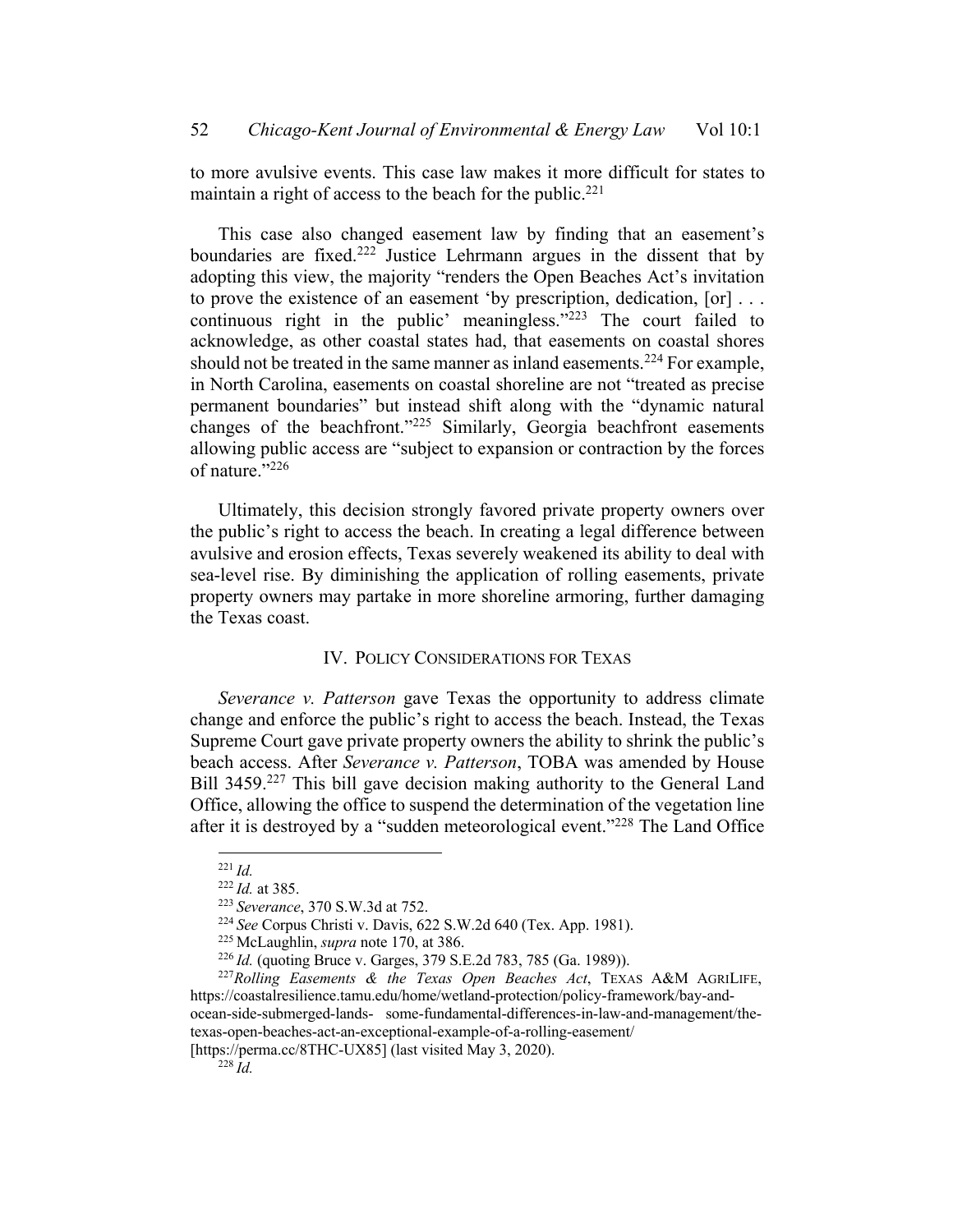can then determine a new location for the vegetation line, which is imperative when deciding how public access easements should roll.<sup>229</sup> One of the main issues in *Severance v. Patterson* was "whether Texas recognized a rolling easement with a boundary that migrates solely according to naturally caused changes in the location of the vegetation line, without proof of prescription, dedication, or customary rights in the property so occupied."230 By giving the General Land Office this authority, the Texas legislature took a step towards protecting beaches.

#### *A. Texas Coastal Resiliency Plan*

When Hurricane Harvey made landfall in 2017, it hit the uninhabited and undeveloped San Jose Island.<sup>231</sup> This island was healthy and had "robust natural beach and dune systems," which provided a significant buffer for the storm surge and mitigated the damage done to the surrounding community.<sup>232</sup> This shows that keeping coastal wetlands and the surrounding ecology healthy is important in addressing sea-level rise and other climate change effects. Prior to Hurricane Harvey, the Texas General Land Office released a coastal resiliency master plan outlining goals and plans for protecting the Texas coastline from erosion, hurricanes, flooding, habitat degradation, and sea-level rise.<sup>233</sup> This report highlights the insufficiencies of a "piecemeal approach to coastal restoration" and "coordinates the efforts of many parties, produces carefully selected and evaluated projects, and provides efficient and cost-effective methods to achieve a resilient coast."<sup>234</sup> The report outlines several projects to restore the Texas coastline and focuses primarily on restoring the coastline to a more natural ecology through wetland conservation, delta and lagoon restoration, oyster reef creation and restoration, and rookery island creation and restoration.<sup>235</sup>

These projects aim to improve water and air quality, preserve breeding and nursery areas for commercial fish, increase habitat diversity, and bolster the ecotourism industry.236 Additionally, by restoring deltas and lagoons, this plan will have a positive downstream effect because deltas and lagoons support the health of coastal wetlands, bird rookeries, and other coastal

<sup>229</sup> *Id.*

<sup>230</sup> *Id.*

<sup>231</sup> Master Plan 2019, *supra* note 37, at 26.

<sup>233</sup> Master Plan 2017, *supra* note 63, at 1.

 $^{234}$  *Id.* at 3.

<sup>235</sup> *See generally* Master Plan 2017, *supra* note 63.

<sup>236</sup> *Id.*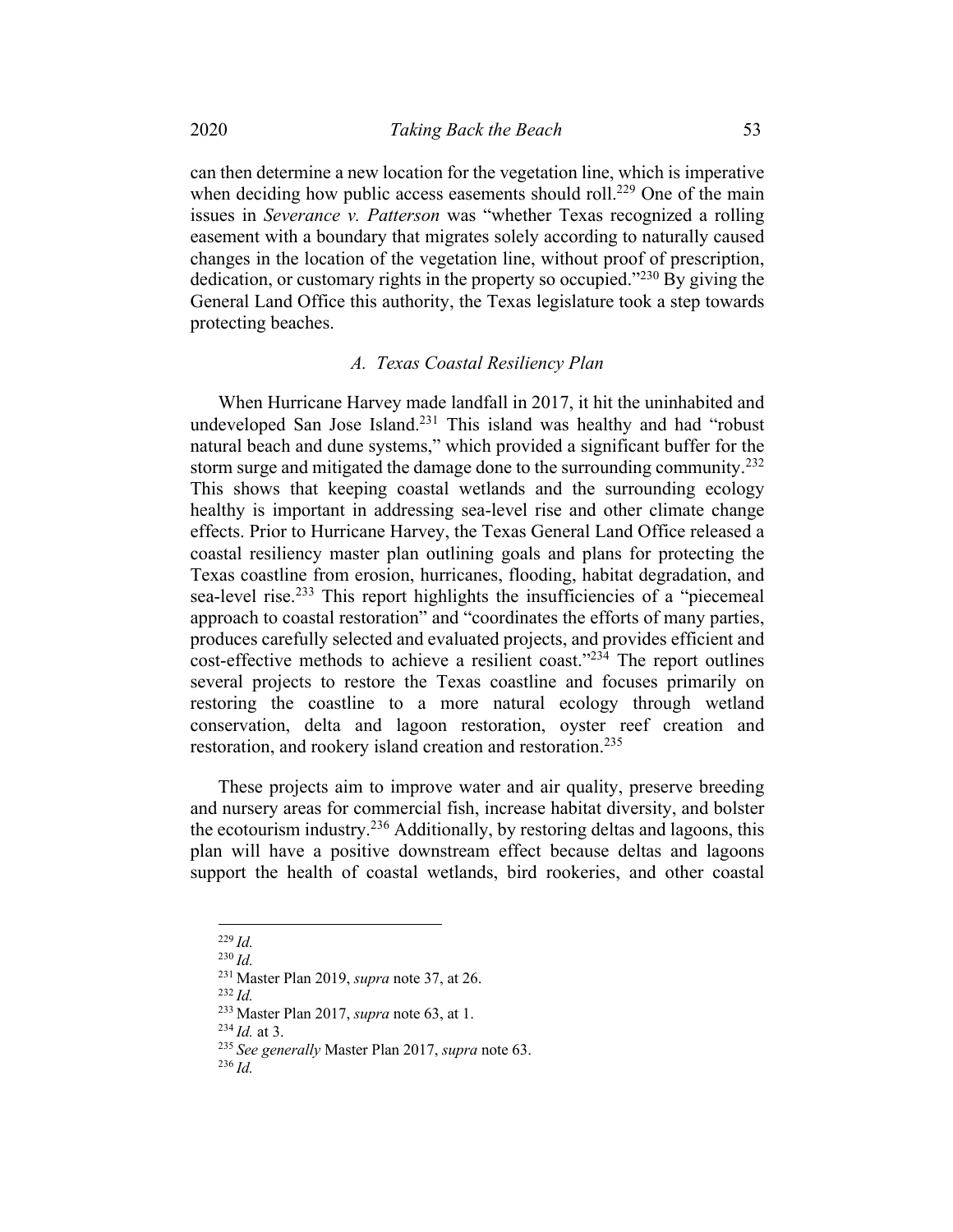habitats.<sup>237</sup> Coastal wetlands provide numerous benefits such as purifying water, acting as a buffer for storms and flooding, and absorbing carbon dioxide, and focusing on restoring coastal habitats to a more natural ecology will directly benefit Texas coasts.

The Texas General Land Office released another resiliency plan in 2019, which further outlined plans to address coastal infrastructure and increased flood risks while still focusing on preserving natural habitats.<sup>238</sup> This plan outlined a subsidence study and monitoring project to gather information on subsidence along the Texas coast. A major contributor of sea-level rise in Texas is land subsidence from extracting groundwater, oil, and natural gas, but there is limited information on subsidence for the entire Texas coast.<sup>239</sup> Funding subsidence research projects can provide coastal communities with historical subsidence data and future subsidence predictions, which will help communities develop better policies to address subsidence-caused sea-level rise. $240$ 

# *B. Regulating Land Development*

To further protect beaches and public access, the Texas legislature could pass regulations limiting where and how much coastal land can be developed. One way to regulate land development is increasing construction setbacks on coastal shorelines.241 Setbacks prohibit property owners from building shoreline armoring structures "seaward of a legislatively demarcated line."<sup>242</sup> There are currently no mandatory setback regulations in Texas, so increasing construction setbacks could also increase the erosion buffer $243$  and help protect wetlands. Additionally, a larger setback can help mitigate the risk that homes will be removed under TOBA.<sup>244</sup> Setbacks have been used in the city of Satellite Beach, Florida, which enacted a mandatory setback that limits "construction, reconstruction, modification, repair, or replacement of principle or accessory structures" east of the highway that runs along the coast.245 However, setbacks are generally disfavored in Texas because private

<sup>243</sup> The amount of land that is eroded before the water reaches structures.

<sup>237</sup> *Id.* at 83.

<sup>238</sup> *See* Master Plan 2019, *supra* note 37.

<sup>239</sup> *Id.* at 101.

<sup>240</sup> *Id.*

<sup>241</sup> Kristin R. Hicks, *Providing Beach Access in Texas: The Implications of Severance v. Patterson on the Texas Open Beaches Act* 83 (Fall 2012) (unpublished master's thesis, University of Delaware).

<sup>242</sup> Rusk, *supra* note 83, at 303.

<sup>244</sup> Hicks, *supra* note 243, at 84.

<sup>245</sup> Erin L. Deady, *New Evolutions in the Law of Climate Change and Sea-Level Rise*, FL. BAR J. 55, 57 (2020).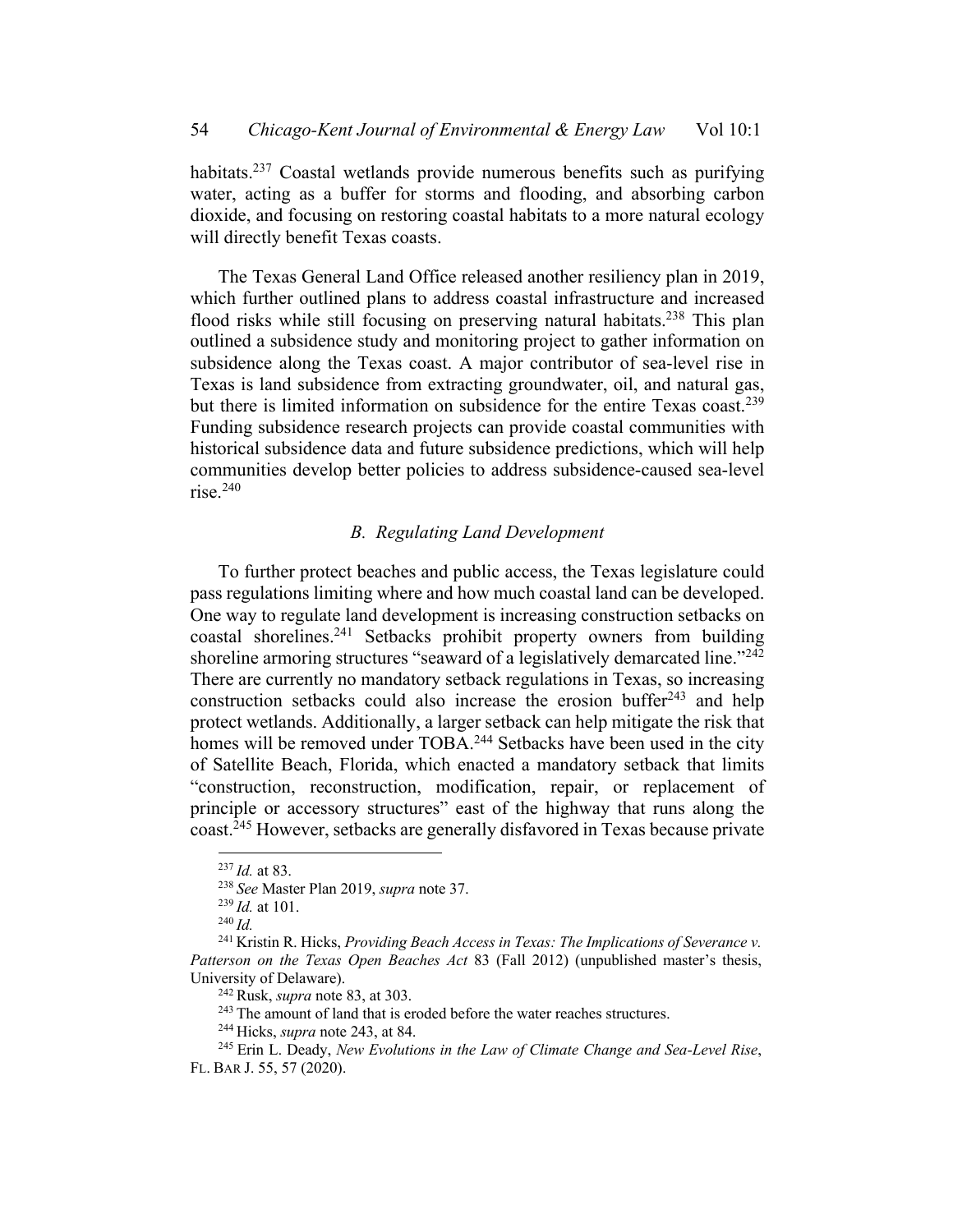property owners view them as highly restrictive on their rights.<sup>246</sup> To counter this view, Texas could adopt a special permitting system, similar to that of South Carolina, where a special permit can be issued that allows the construction or reconstruction of a structure so long as the structure is not on a "primary oceanfront sand dune or on the active beach."<sup>247</sup> If the beach erodes past the permitted structure, then the permittee "agrees to remove the structure from the active beach  $\ldots$   $\cdot$ <sup>248</sup> Furthermore, the use of the property cannot be "detrimental to the public health, safety, or welfare."249

## *C. Rolling Easement Regulations*

Rolling easements are more effective when combined with other regulatory approaches, such as beach nourishment.<sup>250</sup> Beach and dune restoration projects can address erosion and sea- level rise but tend to be extremely expensive.<sup>251</sup> Beach nourishment projects need tons of beachquality sand which, in Texas, is sourced from offshore sand deposits. It can cost anywhere from \$10 to \$20 million to transport and restore a two-mile stretch of beach using this method.<sup>252</sup> Additionally, after the *Severance v*. *Patterson* decision in 2012 required the public to re-establish beach access easements after an avulsive event, the previous General Land Office commissioner cancelled a \$40 million beach restoration project in Galveston.<sup>253</sup> The project was cancelled because state law prohibits using public money to benefit private property.254

These types of projects are not prioritized due to both the high price tag and the resulting uncertainty of property rights. To remedy this, the Texas legislature could amend TOBA to ensure that public access easements to the beach roll with avulsive events. This, combined with a beach nourishment project, would result in more land for the public and private property owners, and a defense against erosion and sea-level rise.

<sup>246</sup> *Id.*

<sup>247</sup> S.C. Code Ann. §48-39-290(D) (2016).

<sup>248</sup> *Id.*

<sup>249</sup> *Id.*

<sup>250</sup> Rusk, *supra* note 83, at 329.

<sup>251</sup> Master Plan 2017, *supra* note 63, at 90.

<sup>252</sup> *Id.*

<sup>253</sup> Harvey Rice, *Mayor Faults 'Blow to Galveston' After State Halts Beach Project*, CHRON (Nov. 15, 2010) https://www.chron.com/business/real-estate/article/Mayor-faultsblow-to-Galveston-after-state-1708528.php [https://perma.cc/4UGS-JLMF]. <sup>254</sup> *Id.*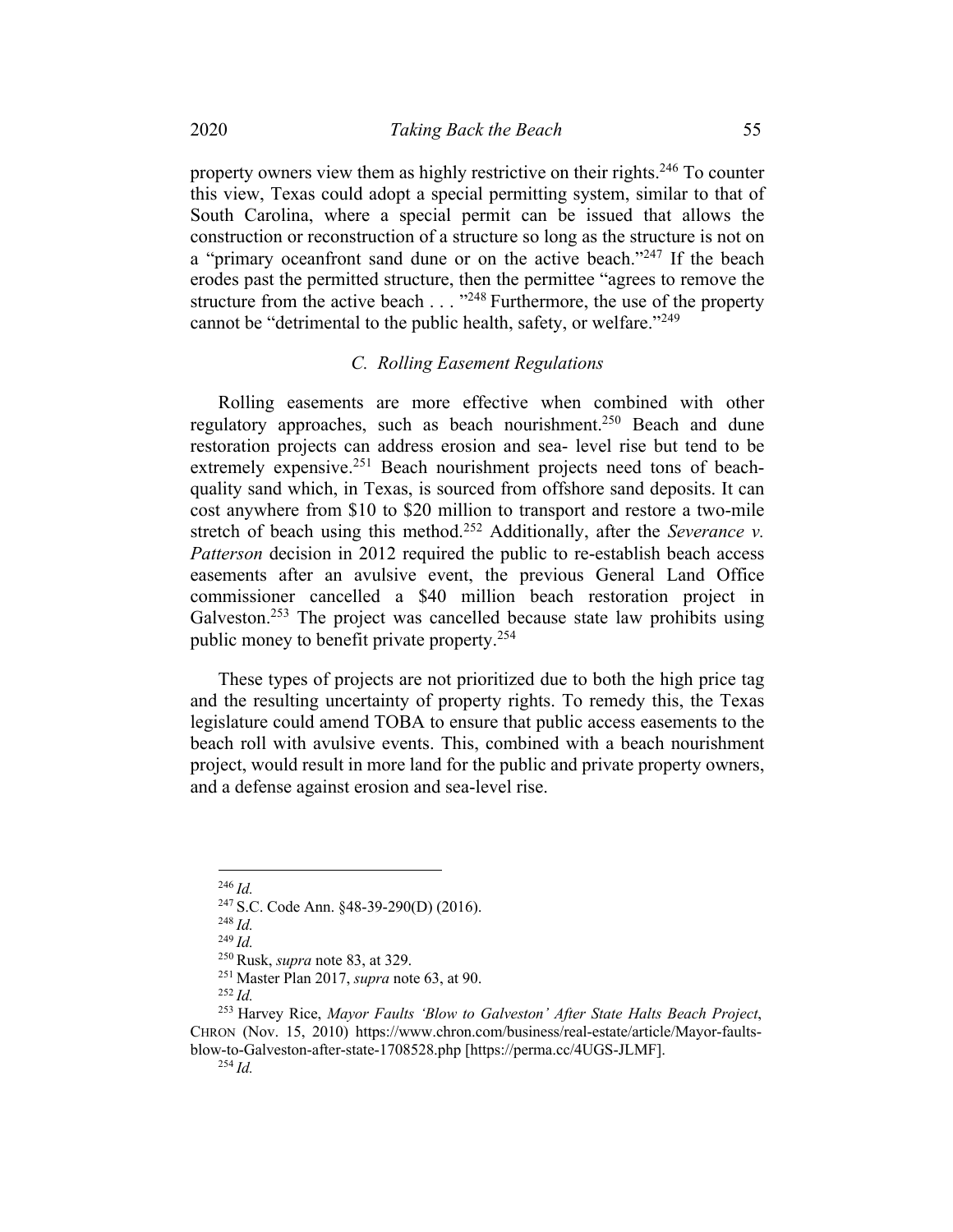Another option would be to give private property owners a choice to reclaim their lost property.255 Many states that follow the doctrine of avulsion give private property owners a reasonable amount of time to fill their land. After that time has passed, the public access easement rolls back if the land was not reclaimed.<sup>256</sup> For example, if Carol Severance in *Severance v. Patterson* had chosen to fund a private nourishment project to reclaim her land after the hurricane, she would not have risked her property. If she had chosen not to fill the land, the public easement would roll, and she would lose her property to the public. In giving the property owner the right to reclaim their land, it shifts the burden back to the private property owner, effectively bypassing the *Severance v. Patterson* decision.

## *D. Reducing Incentives for Purchasing Coastal Properties*

Currently, there are numerous programs that property owners can use to manage the risks to coastal property, such as storms and flooding. For example, the National Flood Insurance Program ("NFIP") provides insurance for property owners in areas susceptible to flooding.<sup>257</sup> NFIP is managed by the Federal Emergency Management Agency ("FEMA"), which subsidizes insurance rates in flood risk areas "in exchange for the adoption of voluntary floodplain management actions by local governments."<sup>258</sup> This program minimizes the financial risk of purchasing and developing in areas that are prone to flooding and storms.<sup>259</sup> After a large storm, coastal property owners expect to have the cost of repair or rebuilding covered by NFIP, as opposed to bearing the cost themselves.260 However, the NFIP is losing money due to rising costs of development and reconstruction, increasing damage caused by more frequent flooding, and repairing the same properties multiple times.<sup>261</sup> Texas could address this issue by limiting the amount of insurance coastal properties can receive for damage from flooding and storms. By shifting the financial burden back onto property owners, developing on the coast will become riskier, and potential buyers and developers will be disincentivized to buy or develop coastal property.

Texas could also expand the risk disclosure requirements for coastal property sellers to ensure that potential buyers are aware of the risks of coastal

<sup>255</sup> Rusk, *supra* note 83, at 330.

<sup>256</sup> Rolling Easements, *supra* note 70, at 20.

<sup>257</sup> Hicks, *supra* note 244, at 86.

<sup>258</sup> *Id.*

<sup>259</sup> *Id.*

<sup>260</sup> *Id.*

<sup>&</sup>lt;sup>261</sup>Id. at 87. The number of repetitive loss properties (properties that have been damaged and repaired by NFIP multiple times) is estimated to have increased by over 50%.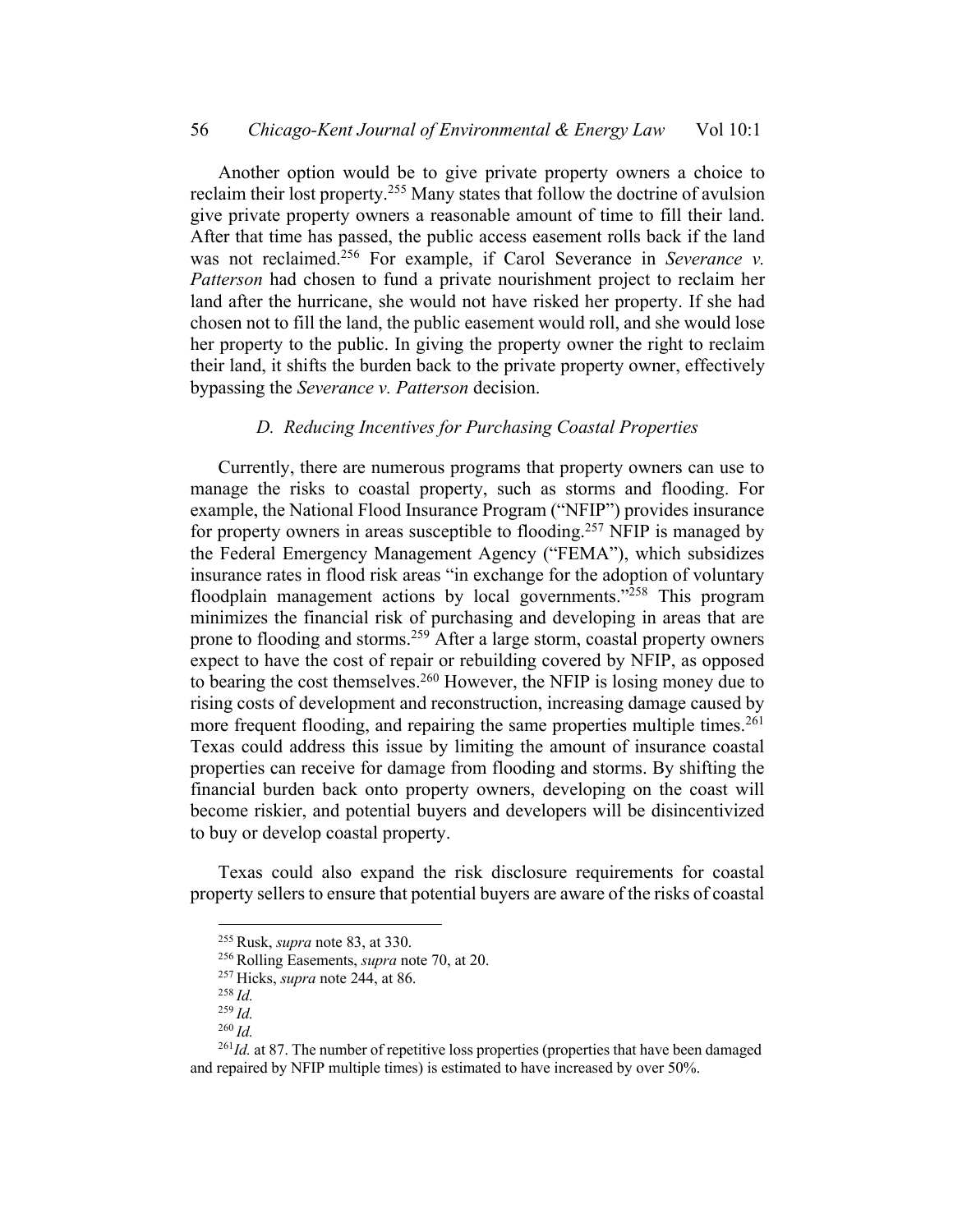property. This was adopted in TOBA, which required land purchase contracts to include language that "expressly acknowledges that the purchaser has acquired an easement up to the vegetation line," and "structures erected seaward of the vegetation line (or other applicable easement boundary) or that become seaward of the vegetation line as a result of natural processes such as shoreline erosion are subject to a lawsuit by the state of Texas to remove the structures."<sup>262</sup> These provisions in TOBA highlighted the risk that property owners could potentially lose some of their land.

Another regulation that requires disclosure was passed by Texas in 2019, Senate Bill 339.<sup>263</sup> This bill requires homeowners to disclose whether their home is located "wholly or partly" in a 500-year flood plain, in a flood pool, in a reservoir or five miles downstream of a reservoir, if the home "may flood under catastrophic circumstances," and "whether the home has flooded in a flood event."<sup>264</sup> Prior to this bill, homeowners only had to disclose whether the home was in a 100-year flood plain.<sup>265</sup> Increasing the disclosure requirements also increases the difficulty of selling homes that are at a higher risk of flooding.<sup>266</sup> Texas could further expand the disclosure requirements for coastal properties by requiring homeowners to disclose risks associated with sea level rise and other coastal hazards in addition to the TOBA requirements. Requiring more risk disclosures allows potential coastal property owners to be put on notice about the hazards of owning coastal property.

#### **CONCLUSION**

Sea-level rise will continue to cause tidelines to creep further inland. Texas has more than 1,000 square miles of land that lie less than five feet above the high tide line. Within those 1,000 square miles is \$9.6 billion in property value, home to more than 45,000 people and 37,000 homes. These lands sit on the coast of the Gulf of Mexico, making them especially vulnerable to sea level rise. Property owners are watching their property line inch closer to their homes, while public beach goers face trespassing issues and a loss of public access to beaches. As of now, there is no foreseeable end

<sup>262</sup> Tex. Nat. Res. Code § 61.025.

<sup>263</sup> 2019 Tex. Gen. Laws 1337.

<sup>264</sup> *Id.*

<sup>&</sup>lt;sup>265</sup> A 100-year floodplain is "an area, typically along a river or bayou, that has a 1% chance of flooding every year." Lara Korte & Connie Hanzhang Jin, *After Harvey Surprised Thousands With Unexpected Flooding, New Law Aims to Better Inform Homebuyers*, TEXAS TRIBUNE (Aug. 22, 2019) https://www.texastribune.org/2019/08/22/texas-law-requiresbuyers-to-disclose-flood-risks/ [https://perma.cc/6TME-UVZC]. <sup>266</sup> *Id.*